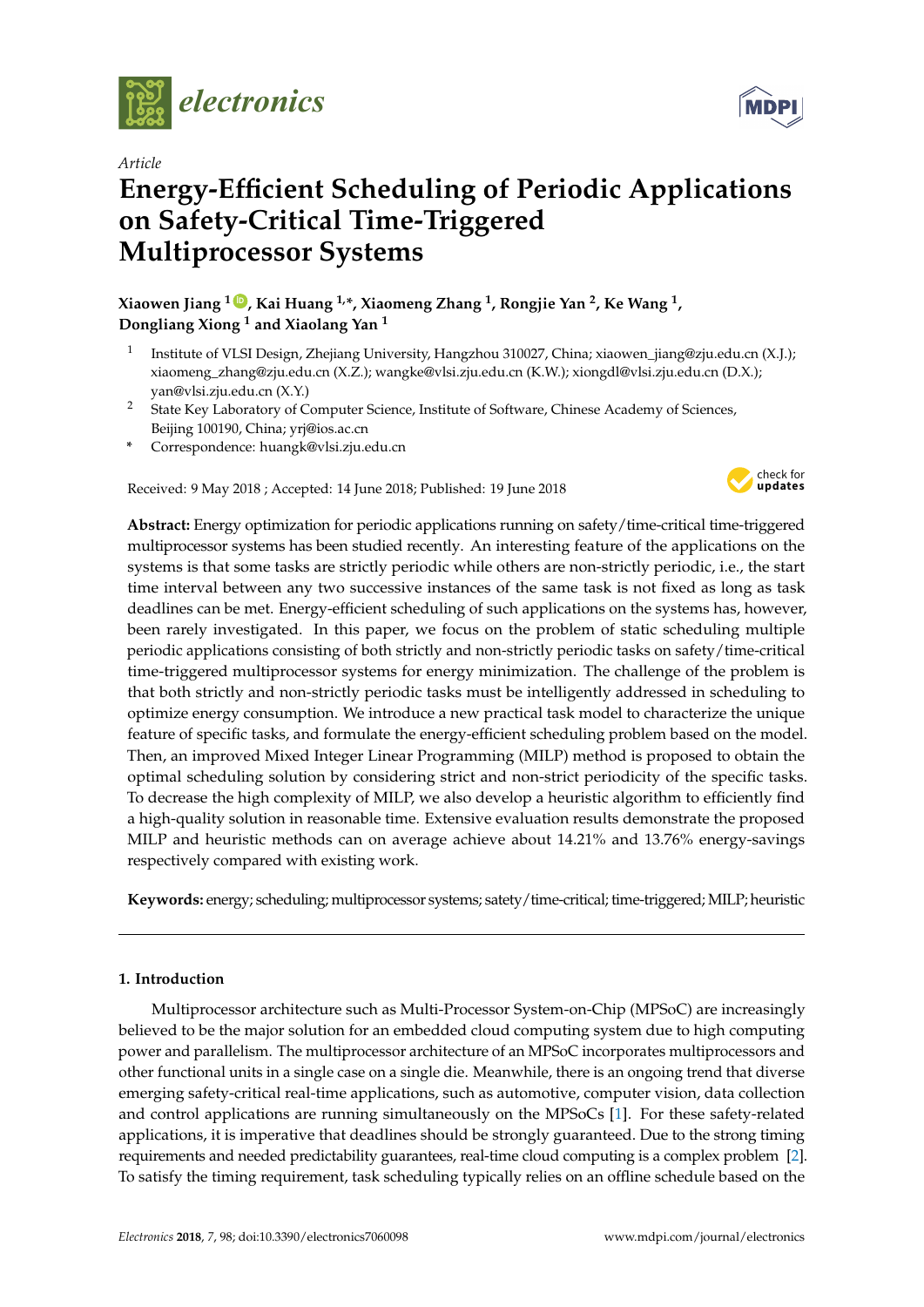architectures such as TTA (Time Triggered Architecture) such that full predictability is guaranteed [\[3\]](#page-20-2). In the computing systems, time-triggered scheduling, where tasks have to be executed at particular points in real time, is often utilized to form a deterministic schedule. To effectively schedule the applications, the safety-critical systems require more elaborated scheduling strategies to meet timing constraints and the precedence relationships between tasks.

Reducing energy consumption or conducting green computing is a critical issue in deploying and operating cloud platforms. When the safety-related applications are executed on MPSoCs, reducing energy consumption is another concern since high energy consumption translates to shorter lifetime, higher maintenance costs, more heat dissipation, lower reliability, and, in turn, has a negative impact on real-time performance. Therefore, this growing demand to accommodate multiple applications running periodically on the safety/time-critical multiprocessor systems necessitates to develop an efficient scheduling approach to fully exploit the energy-saving potential. The high energy consumption mainly comes from the energy consumption at the processor level. To reduce power dissipation of processors, Dynamic Voltage and Frequency Scaling (DVFS) and Power Mode Management (PMM (Note that PMM is also referred to as 'Dynamic Power Management (DPM)' [\[4\]](#page-20-3). This paper uses the more specific term 'Power Mode Management' to avoid any confusion.)) are two well established system-level energy management techniques. DVFS reduces the dynamic power consumption by dynamically adjusting voltage or frequency while PMM explores idle intervals of a processor and switches the processor to a sleep mode to reduce the static power.

Lots of research has been done on scheduling for energy optimization in real-time multiprocessor embedded systems [\[5](#page-20-4)[–11\]](#page-20-5). An application can usually be modeled as a Directed Acyclic Graph (DAG) where nodes denote tasks, and edges represent precedence constraints among tasks. Among these studies, a DAG-based application must be released periodically, whereas tasks in the application can be started aperiodically. In other words, the start time interval between any two consecutive task instances does not need to be fixed to the value of period as long as precedence and deadline constraints can be met. However, such an assumption in these studies is not suitable for the problem of scheduling periodic DAGs on safety/time-critical time-triggered systems. Their solutions in the studies cannot fully guarantee timing predictability and meet the timeliness requirements if the schedulings are not appropriate. Moreover, their methods are merely for single DAG and cannot be directly applied to multiple DAGs.

On the other hand, for a periodic application in time-triggered systems, the scheduling should follow a strictly regular pattern, where besides release time and deadline, the start time of different invocations of a task must be also periodic [\[12–](#page-20-6)[20\]](#page-21-0). In this case, most research efforts in energy-efficient scheduling on time-triggered multiprocessor systems, which applied mathematical programming techniques such as Integer Linear Programming (ILP), simply and consistently assume that all tasks in the application are strictly periodic [\[12–](#page-20-6)[18\]](#page-21-1). Their time-triggered scheduling approaches are suitable for the tasks that are designed for periodic samplings and actuations.

Nevertheless, tasks within an application are unnecessarily strictly periodic in reality. Today, newly emerging periodic applications may also consist of tasks that do not generate jobs strictly periodically [\[21\]](#page-21-2). A typical case can be easily found in the real-world automotive application in engine management system, where most tasks in the application are strictly periodic, and the non-strict periodic tasks are the angle synchronous tasks. Here, for the angle synchronous tasks, the inter-arrival time depend on the revolutions per minute and the number of cylinders of the engine [\[22](#page-21-3)[,23\]](#page-21-4). The non-strict periodic tasks are started with relative deadlines corresponding to around an additional 30 degrees of the crankshaft position, after passing a specific rotation of crankshaft position. Therefore, the oversimplified assumption in previous approaches developed for energy-efficient scheduling may impose excessive constraints and degrades scheduling flexibility of the whole system. Furthermore, from the perspective of energy-saving, the excessive constraints result in unnecessary energy consumption. To make readers easy to follow, a motivating example presented in Section [4](#page-8-0) will illustrate the problem.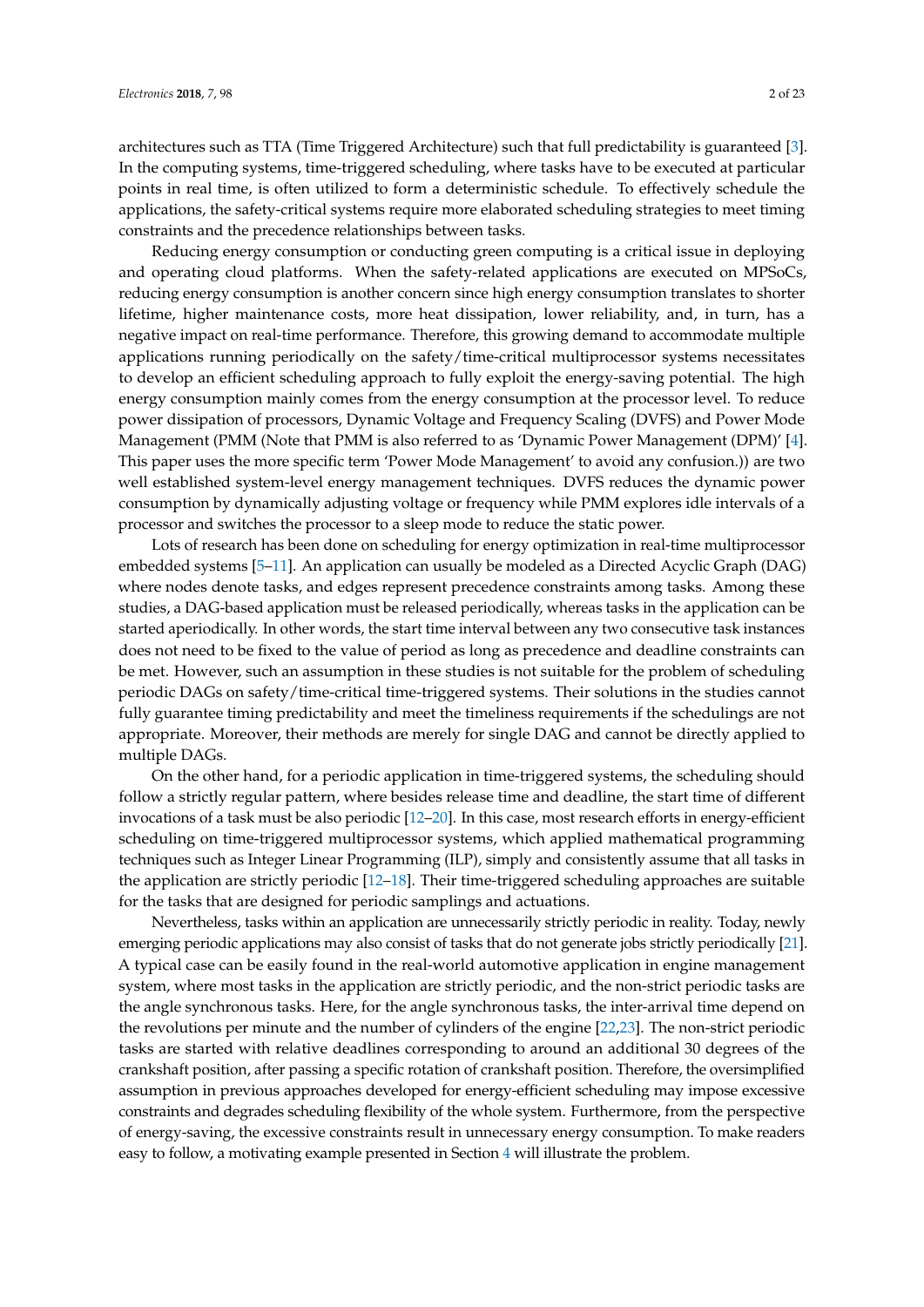In this paper, we study the energy-efficient scheduling problem arising from the requirements of safety-related real-time applications when deployed in the context of cloud computing embedded platforms. We focus on the problem of static scheduling multiple periodic applications consisting of both strictly and non-strictly periodic tasks on safety/time-critical time-triggered MPSoCs for energy optimization by employing the two powerful techniques: DVFS and PMM. To reduce energy consumption more effectively, both strictly and non-strictly periodic tasks in time-triggered applications should be correctly addressed. This requires an intelligent scheduling that can capture the strict periodicity of specific tasks. Moreover, the problem becomes more challenging when scheduling for energy minimization by combining DVFS with PMM has to consider periodicity of specific tasks in time-triggered systems. In addition, the energy-efficient scheduling problem becomes more complicated as the number of applications running extends from single to multiple. Our main contributions are summarized as the following:

- We consider the unique feature of periodic applications that not all tasks within the applications are strictly periodic in time-triggered systems. A practical task model that can accurately characterize the periodic applications is presented and an energy-efficient scheduling problem based on the model is formulated.
- To solve the problem, we present an improved Mixed Integer Linear Programming (MILP) formulation utilizing the flexibility of non-strictly periodic tasks to reduce unnecessary energy overhead. The MILP method can generate the optimal scheduling solutions.
- To overcome disadvantage of the MILP method when the size of the problem expands, we further develop a heuristic method, named Hybrid List Tabu-Simulated Annealing with Fine-Tune (HLTSA-FT), which integrates the list-based energy-efficient scheduling and tabu-simulated annealing with a fine-tune algorithm. The heuristic can obtain high-quality solutions in a reasonable time.
- We conduct experiments on both synthetic and realistic benchmarks. The experimental results demonstrate the effectiveness of our approach.

It is worth mentioning that, based on the static energy-efficient deterministic schedule (defined in a static configuration file) generated by our proposed methods, the operating system kernel applies it to schedule the partition at its assigned time slot for designing of a practical safety/time-critical partitioned system, where the middleware is integrated to ease interoperability and portability of components to satisfy requirement regarding cost, timeliness, power consumption and so on [\[24,](#page-21-5)[25\]](#page-21-6).

The remainder of this paper is organized as follows: Section [2](#page-2-0) reviews related work in the literature. Section [3](#page-4-0) describes models and defines the studied problem. In Section [4,](#page-8-0) we give a motivating example to explain our idea. Our approach is presented in Section [5.](#page-9-0) Experimental results are provided in Section [6.](#page-15-0) The conclusions are presented in Section [7.](#page-19-0)

# <span id="page-2-0"></span>**2. Related Work**

Scheduling for energy optimization is a crucial issue in real-time systems [\[2](#page-20-1)[,4\]](#page-20-3). Energy-efficient scheduling of the DAG-based application on the systems have been extensively studied. To name a few, Baskiyar et al. combined DVFS and decisive path scheduling list scheduling algorithm to achieve two objectives of minimizing finish time and energy consumption [\[6\]](#page-20-7). Liu et al. distributed the slack time over tasks with the DVFS techniques on the critical path to achieve energy savings [\[8\]](#page-20-8). However, they are merely for single DAG-based application. Moreover, these approaches only consider dynamic power consumption, and ignore static power consumption that becomes prominent in the deep submicron domain. In energy-harvesting system, Qiu et al. were devoted to reducing power failures and optimizing the computation and energy efficiency [\[26\]](#page-21-7), and the authors in [\[27\]](#page-21-8) addressed the scheduling of implicit deadline periodic tasks on a uniprocessor based on the Earliest Deadline First-As Soon As Possible (EDF-ASAP) algorithm. The works in [\[28](#page-21-9)[,29\]](#page-21-10) combined DVFS and PMM to minimize energy consumption for scheduling frame-based tasks. However, their approaches can only address independent tasks in a single-processor system. Kanoun et al. proposed a fully self-adaptive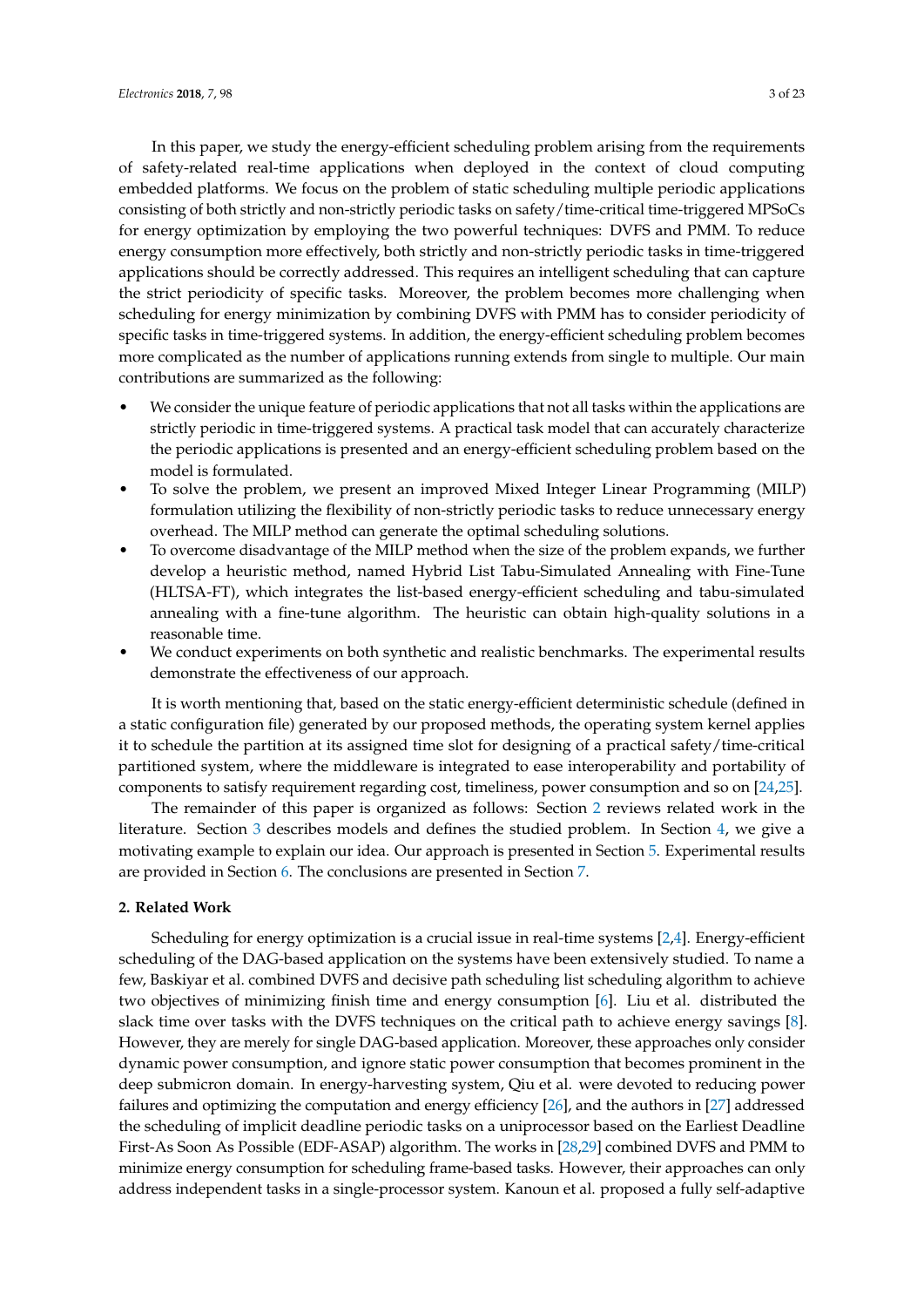energy-efficient online scheduler for general DAG models for multicore DVFS- and PMM-enabled platforms [\[9\]](#page-20-9). However, the proposed energy-efficient scheduling solution is designed for soft real-time tasks, where missing deadlines is tolerable.

The aforementioned studies are not applicable for safety-critical applications that have the highest level of safety. Furthermore, in these studies, an application is only periodic in terms of its release time and each task within the application can start aperiodically. Obviously, such an assumption is untenable for a time-triggered application in safety/time-critical systems. The scheduling of tasks in time-triggered systems have also been reported in [\[13,](#page-20-10)[14](#page-20-11)[,18](#page-21-1)[–20\]](#page-21-0). Lukasiewycz et al. obtained a schedule for time-triggered distributed automotive systems by a modular framework which provided a symbolic representation used by an ILP solver [\[13\]](#page-20-10). Sagstetter et al. studied the problem of synthesizing schedules for the static time-triggered segment for asynchronous scheduling in current automotive architectures, and proposed an ILP approach to obtain optimal solutions and a greedy heuristic to obtain high quality solutions [\[18\]](#page-21-1). Freier and Chen presented the time-triggered scheduling policies for real-time periodic task model [\[19\]](#page-21-11). Gendy introduced techniques to automate the process of searching for a workable schedule and increase the system predictability [\[20\]](#page-21-0). Unfortunately, these works only focus on enhancing system performance.

Research efforts devoted to task scheduling for energy optimization in time-triggered embedded systems have received attention recently. Chen et al. presented ILP formulations and developed two algorithms to address the energy-aware task partitioning and processing unit allocation for periodic real-time tasks [\[15\]](#page-20-12). However, the work only addresses independent tasks, and it is not suitable for the DAG-based applications. For periodic dependent tasks, Pop et al. proposed a constraint logic programming-based approach for time-triggered scheduling and voltage scaling for low-power and fault-tolerance [\[16\]](#page-21-12). Recently, the state-of-the-art work in [\[17\]](#page-21-13) introduced a key technique to model the idle interval of the cores by means of MILP. The study proposed a time-triggered scheduling approach to minimize total system energy for a given set of applications represented as DAGs and a mapping of the applications. However, the studies all assume that each task and its instances are started in a strictly periodic pattern. In reality, besides the strictly periodic tasks within time-triggered applications, there also exist non-strictly periodic tasks where each instance of a task does not need to be started periodically [\[21–](#page-21-2)[23\]](#page-21-4). To the best of our knowledge, Ref. [\[21\]](#page-21-2) is the first study that tried to derive better system performance with scheduling both strictly and non-strictly periodic tasks in the safety-critical time-triggered systems. However, their work only focuses on enhancing schedulability, and energy optimization is not involved. In this paper, we address the energy-efficient scheduling problem for periodic time-triggered applications consisting of both strictly and non-strictly periodic tasks.

Methods for scheduling applications on time-triggered multiprocessor systems are mostly based on mathematical programming techniques [\[12](#page-20-6)[–18\]](#page-21-1). Since scheduling in multiprocessor systems is NP-hard, many heuristics have been developed when the scale of the problem is increased. To schedule multiple DAG-based applications on real-time multiprocessor systems, the studies in [\[6,](#page-20-7)[8,](#page-20-8)[21,](#page-21-2)[30](#page-21-14)[–34\]](#page-21-15) presented a collection of static greedy scheduling heuristics based on list-based scheduling. The list-based scheduling heuristics are generally accepted and can provide effective scheduling solutions and its performance is comparable with other algorithms at lower time complexity. They efficiently reduce the search space by means of greedy strategies. However, due to the greedy nature, they can only address certain cases efficiently and cannot ensure the solution quality for a broad range of problems.

On the other hand, to explore the solution space for a high-quality solution, current practice in many domains such as job shop scheduling [\[35\]](#page-21-16), autonomous power systems [\[36\]](#page-21-17), distributed scheduling [\[37\]](#page-21-18) and energy-efficient scheduling problems in embedded system [\[38–](#page-21-19)[40\]](#page-22-0), favors Tabu Search (TS)/Simulated Annealing (SA) meta-heuristic algorithms. They have shown superiority to the one-shot list scheduling heuristics, despite a higher computational cost. However, both TS and SA have advantages and disadvantages. In general, the SA algorithm is problem-independent, which is analogous to the physical process of annealing. However, it does not keep track of recently visited solutions and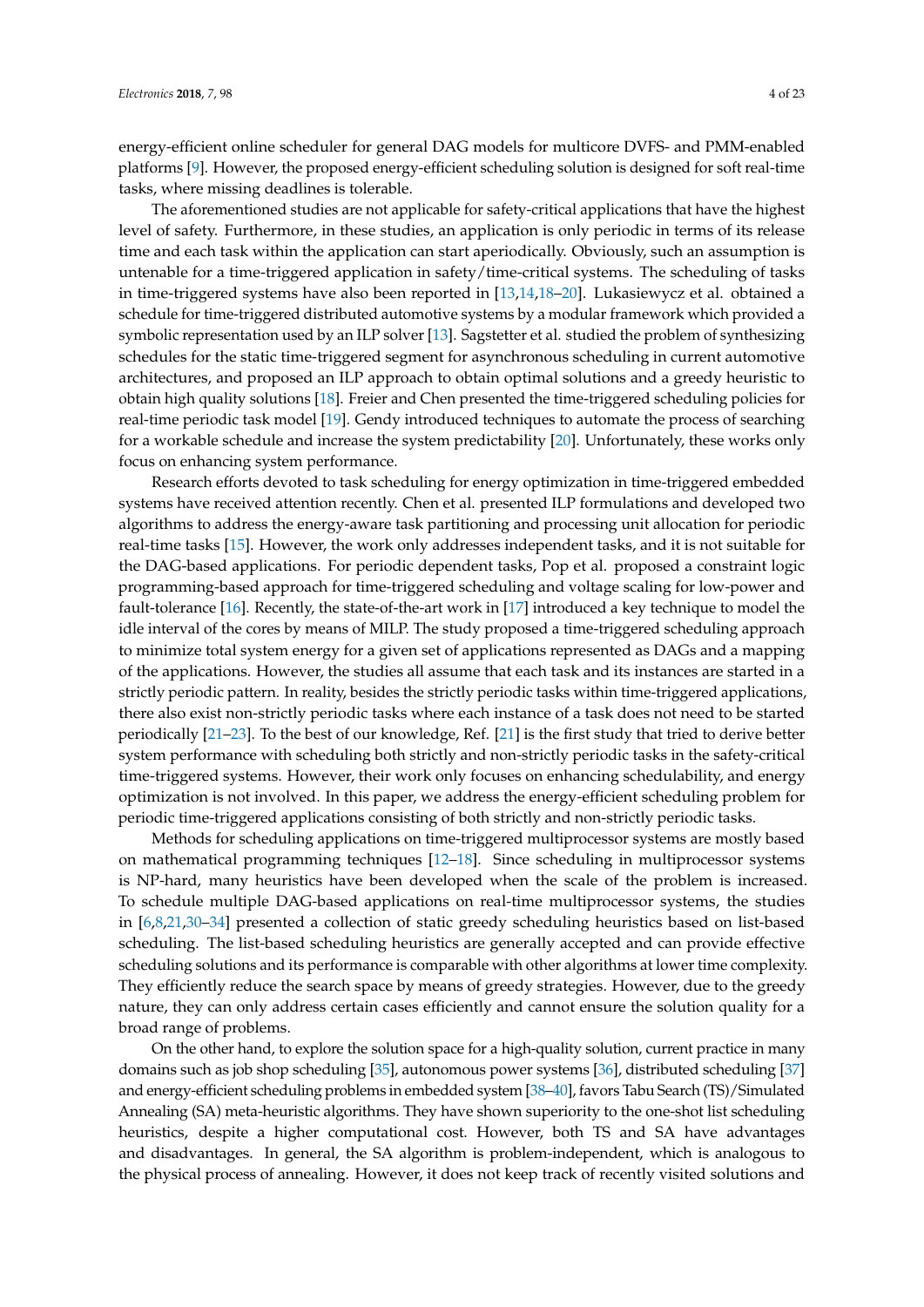needs more iterations to find the best solution. TS algorithm is more efficient in finding the best solution in a given neighborhood, whereas it cannot guarantee convergence and avoid cycling [\[35\]](#page-21-16). Moreover, the algorithms cannot be directly used to solve our problem since the non-strictly periodic tasks in time-triggered applications are ignored (whether a task starts strictly periodic or not has a strong influence on scheduling and total energy consumption of the whole system).

To the best of our knowledge, the heuristic method for our problem is not yet reported. In this paper, we consider to solve the problem by formulating the MILP model to obtain optimal solutions, and further to develop an efficient heuristic algorithm since computation time of the MILP method is intolerable when the problem size increases.

# <span id="page-4-0"></span>**3. Problem Formulation**

<span id="page-4-1"></span>In this section, we first introduce related models and basic concepts that will be used in the later sections, and then provide the problem formulation. The notations used in this paper and their definitions are listed in Table [1.](#page-4-1)

| Symbol               | Description                                                       |
|----------------------|-------------------------------------------------------------------|
|                      | Task $v_i$ executed on core m ( $1 \le m \le M$ )                 |
| $v^m_i \\ v^m_{i,p}$ | The <i>p</i> -th instance of task $v_i$ executed on core <i>m</i> |
| $Cv_{i,j}$           | Communication task ( $v_i^m$ transfer data to $v_i^n$ )           |
| $C_{i,j}$            | Communication time between $v_i^m$ and $v_i^n$                    |
| $comm(v_i, v_j)$     | Communication size between task $v_i$ and $v_j$                   |
| $D_k$                | Deadline of application $g_k$                                     |
| $P_k$                | Period of application $g_k$                                       |
| $d_i$                | Deadline of task $v_i$                                            |
| $p_i$                | Period of task $v_i$                                              |
| $H_a$                | Hyper-period of all tasks                                         |
| B                    | The bus bandwidth                                                 |
|                      | WCET of task $v_i$ on core m under $v/f$ level l                  |
| $W_{i,l}^m \chi^m$   | Time overheads for DVFS and task switch on core m                 |
| $T_{bet}$            | break-even-time                                                   |
| $P_{al}$             | Total power when the core is active under $v/f$ level $l$         |
| $P_{idle}$           | Total power when the core is idle                                 |
| $P_{sleep}$          | Total power when the core is sleep                                |
| $P_{ba}$             | Total Power of when the bus is active                             |
| $P_{bi}$             | Total power of when the bus is idle                               |
| $t_{idle}$           | Idle time interval of the core                                    |
| $t_{sleep}$          | Sleep time interval of the core                                   |
| $E_{\text{cor}}$     | Total energy overhead of the cores mode switching                 |
| $E_{comm}$           | Total communication energy consumption in $H_a$                   |
| $E_{comp}$           | Total computation energy consumption in $H_a$                     |
| $E_{total\_H_a}$     | Total system energy consumption in $H_a$                          |
| $P_{total\_H_a}$     | Total power of the MPSoC                                          |

**Table 1.** Notations.

#### *3.1. System Model*

In this paper, we consider a typical MPSoC architecture [\[17,](#page-21-13)[41,](#page-22-1)[42\]](#page-22-2) shown in Figure [1.](#page-5-0) The MPSoC architecture consists of *M* processing cores {core 1, core 2, ..., core *M*}. Each core has its own local memory, and all cores perform inter-core communication by a high bandwidth shared time-triggered non-preemptive bus to access the main memory. The multi-core platform supports *L* different voltage or frequency (v/f) levels and a set of total power value  $\{P_{a1}, P_{a2}, \ldots, P_{aL}\}$  ( $P_{a1} > P_{a2} > \ldots > P_{aL}$ ) corresponding to v/f levels. The bus controller implements a given bus protocol (e.g., time-division multiple access protocol), and assigns bus access rights to individual cores. The communication procedure among inter-core rely on message-passing [\[30\]](#page-21-14). The characteristics of the system model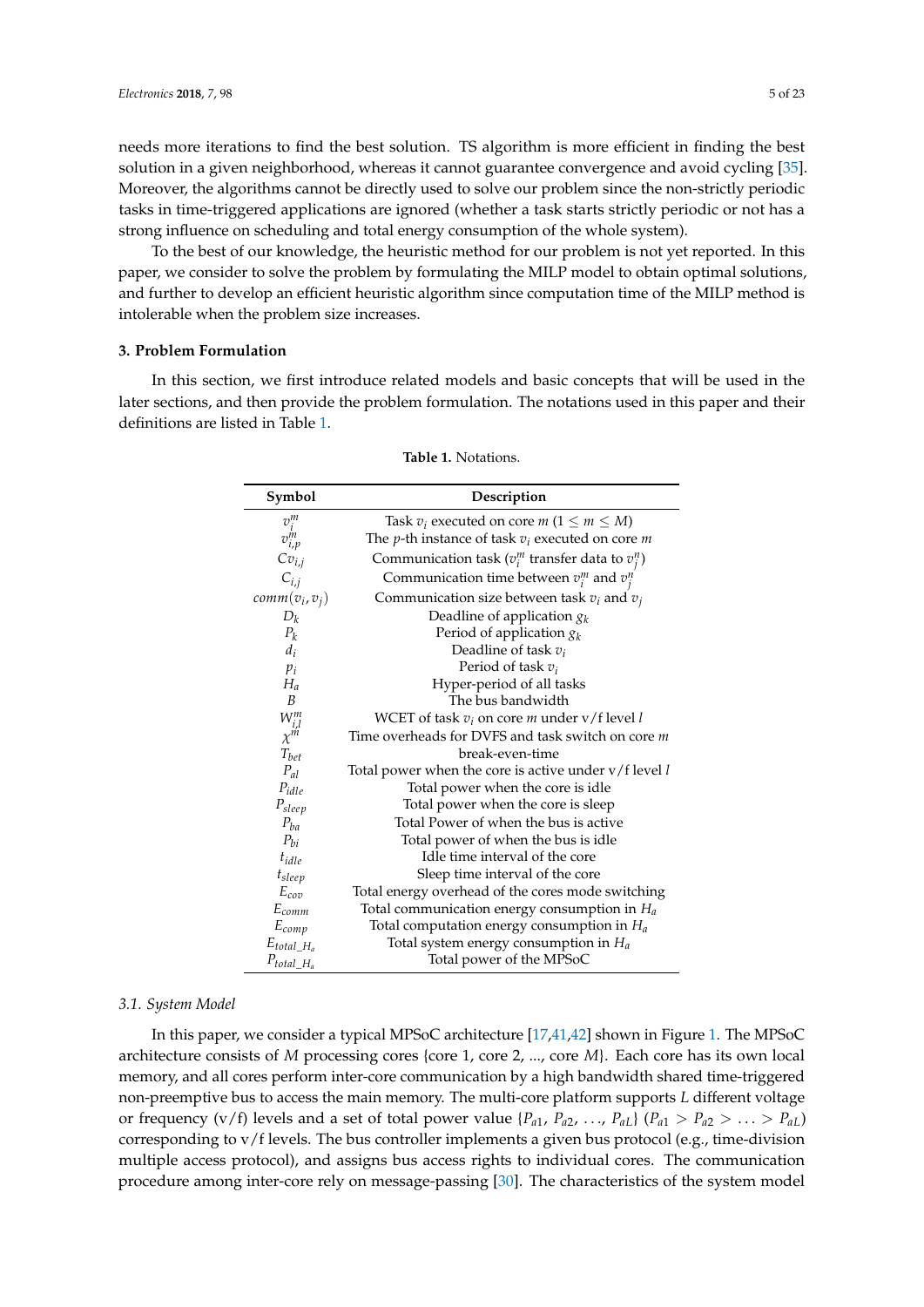are as follows: (1) a DVFS- and PMM-enabled MPSoC; (2) non-preemptive; (3) shared time-triggered bus based on a given protocol; (4) communications are supposed to perform at the same speed without contentions; and (5) each core has independent I/O unit that allows for communication and computation to be performed simultaneously. Note that the real communication cost occurs only in inter-core communications where dependent tasks mapped on different cores. In addition, when the tasks are allocated to the same core, the communication cost becomes zero as the intra-core communication can be ignored.

<span id="page-5-0"></span>

**Figure 1.** System model.

# *3.2. Task Model*

An application can be modeled by a DAG (or called task graph) comprising a set of dependent nodes connected by edges. This article assumes a periodic real-time task model in which  $G = \{g_1, g_2, \ldots, g_K\}$  is a set of *K* applications to be executed on the MPSoC. Application  $g_k \in G$ is denoted as  $g_k = \{V_k, E_k, D_k, P_k\}$ , where  $V_k$  and  $E_k$  are set of nodes and edges in  $g_k$ , respectively, and  $D_k$  and  $P_k$  are deadline and period of  $g_k$ , respectively. The deadline  $D_k$  is assumed to be a constrained deadline, i.e., it is less than or equal to the period *P<sup>k</sup>* . Tasks in *g<sup>k</sup>* share the same period and deadline of *g<sup>k</sup>* . We use *H<sup>a</sup>* to describe the least common multiple of the periods of all tasks, which is called the hyper-period. It is well known that scheduling in a hyper-period gives a valid schedule [\[43\]](#page-22-3).

In a task graph, each node  $v_i \in V_k$  denotes a computation task and each edge  $e_j \in E_k$  represents a communication task. The computation tasks complete data computation on the processing cores, and the communication tasks assigned to the bus complete data transmission between the cores. Computation and communication tasks can be performed in parallel since the communication operation is non-blocked. The weighted value on the edge indicates the amount of data transferred between connected computation tasks. The worst case execution time (WCET) of a task *v<sup>i</sup>* on a core *m* under  $v$  / f level *l* is denoted by  $W_{i,l}^m$ . These profiling information of tasks can be obtained in advance.

On the MPSoC platform, we consider multiple time-triggered applications which are released periodically. As not all tasks within the applications started strictly periodically, we analyze characteristics of the tasks and make a classification of tasks in an application as follows:

- 1. Strictly periodic task: the task in an application should strictly start its instances periodically, which means that the start time interval between two successive task instances is fixed. As a strictly periodic task  $v_1$  shows in Figure [2a](#page-6-0), in addition to release time and deadline for the application, the start time of different invocations of the task need to also be periodic.
- 2. Non-strictly periodic task: the task in an application need not start its instances periodically, i.e., the start time interval between two successive task instances is not fixed. As a non-strictly periodic task *v*<sup>2</sup> shows in Figure [2b](#page-6-0), the start time of different invocations of the task can be aperiodic as long as the deadline of the task can be guaranteed.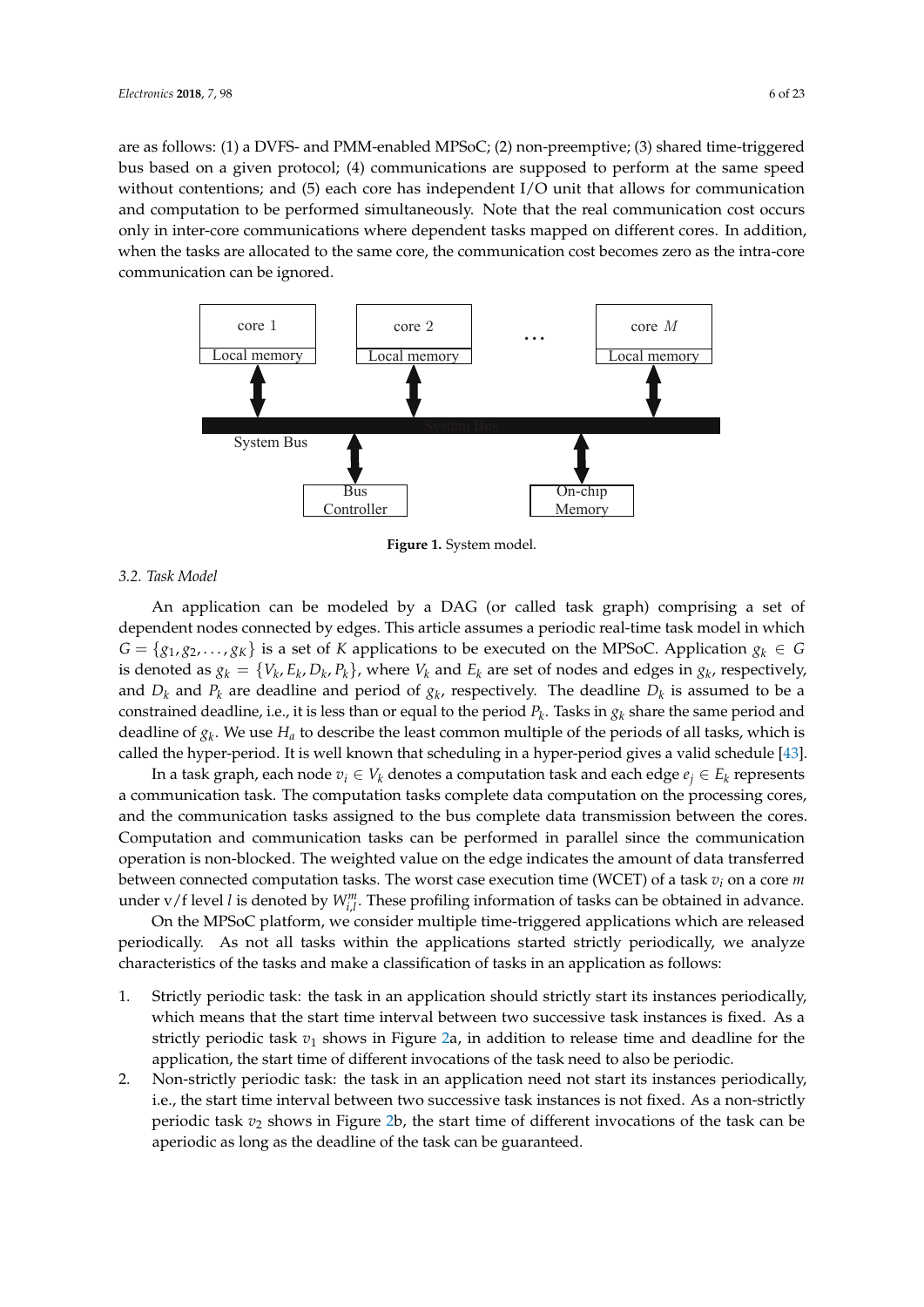<span id="page-6-0"></span>

**Figure 2.** Strictly and non-strictly periodic tasks.

In this paper, according to the existence of the non-strictly periodic task, an application is regarded as exactly periodic if all tasks within the application are strictly periodic; otherwise, it is regarded as a loose periodic application.

## <span id="page-6-1"></span>*3.3. Energy Model*

Assuming that the MPSoC supports both DVFS and PMM. In this paper, we adopt the same energy model due to its generality and practicality [\[17](#page-21-13)[,42,](#page-22-2)[44,](#page-22-4)[45\]](#page-22-5). The total system energy consumption is composed of energy overhead of communication and computation. We assume each processing core has three modes, active, idle and sleep mode, and the shared bus has two modes, active and idle mode. Various practical issues including time and energy overhead of the core mode switching and inter-core communications are also considered in the energy model. We apply inter-task DVFS [\[5,](#page-20-4)[17,](#page-21-13)[41\]](#page-22-1) technique, where the supply v/f of the core cannot be changed within single task. The dynamic power consumption of a processing core and operation frequency *f* are given by:

$$
P_d = C_{ef} \times V_{dd} \times f,\tag{1}
$$

$$
f = k \times (V_{dd} - V_t)^2 / V_{dd}, \tag{2}
$$

where  $C_{ef}$  is the effective switching capacitance,  $V_{dd}$  is the supply voltage, *k* is a circuit dependent constant and  $V_t$  is the threshold voltage. The static power consumption,  $P_s$ , is given by:

$$
P_s = V_{dd} \times I_{leak},\tag{3}
$$

where *Ileak* denotes leakage current. Therefore, total power consumption when the core is active under v/f level *l* can be computed as:

$$
P_{al} = P_d + P_s + P_{on},\tag{4}
$$

where *Pon* is the intrinsic power that is needed to keep the core on. Thus, the energy consumption of task  $v_i^m$  executed on core  $m$  at v/f level  $l$  can be represented as:

$$
E_{al} = W_{i,l}^m \times P_{al}.\tag{5}
$$

When a core does not execute any task (idle mode), its power consumption is primarily determined by the idle power. We assume that *Pidle* and *Psleep* respectively represent the idle power and sleep power. Normally, we have *Pidle* > *Psleep*. Considering the overhead of switching the processing core between active mode and sleep mode, the definition of break-even time *Tbet* is defined as the minimum time interval for which entering the sleep mode is more effective (energy-wise) when compared to the idle mode, despite of an extra time and energy overhead associated to the mode switch between active mode and sleep mode. In other words, the core should keep in idle mode if the idle interval *tidle* < *Tbet*; otherwise, the core should enter into sleep with power consumption *Psleep*. Similar to [\[17\]](#page-21-13), *Tbet* can be calculated as:

$$
T_{bet} = \max\{t_{ms}, (E_{ms} - P_{sleep} \times t_{ms})/(P_{idle} - P_{sleep})\},\tag{6}
$$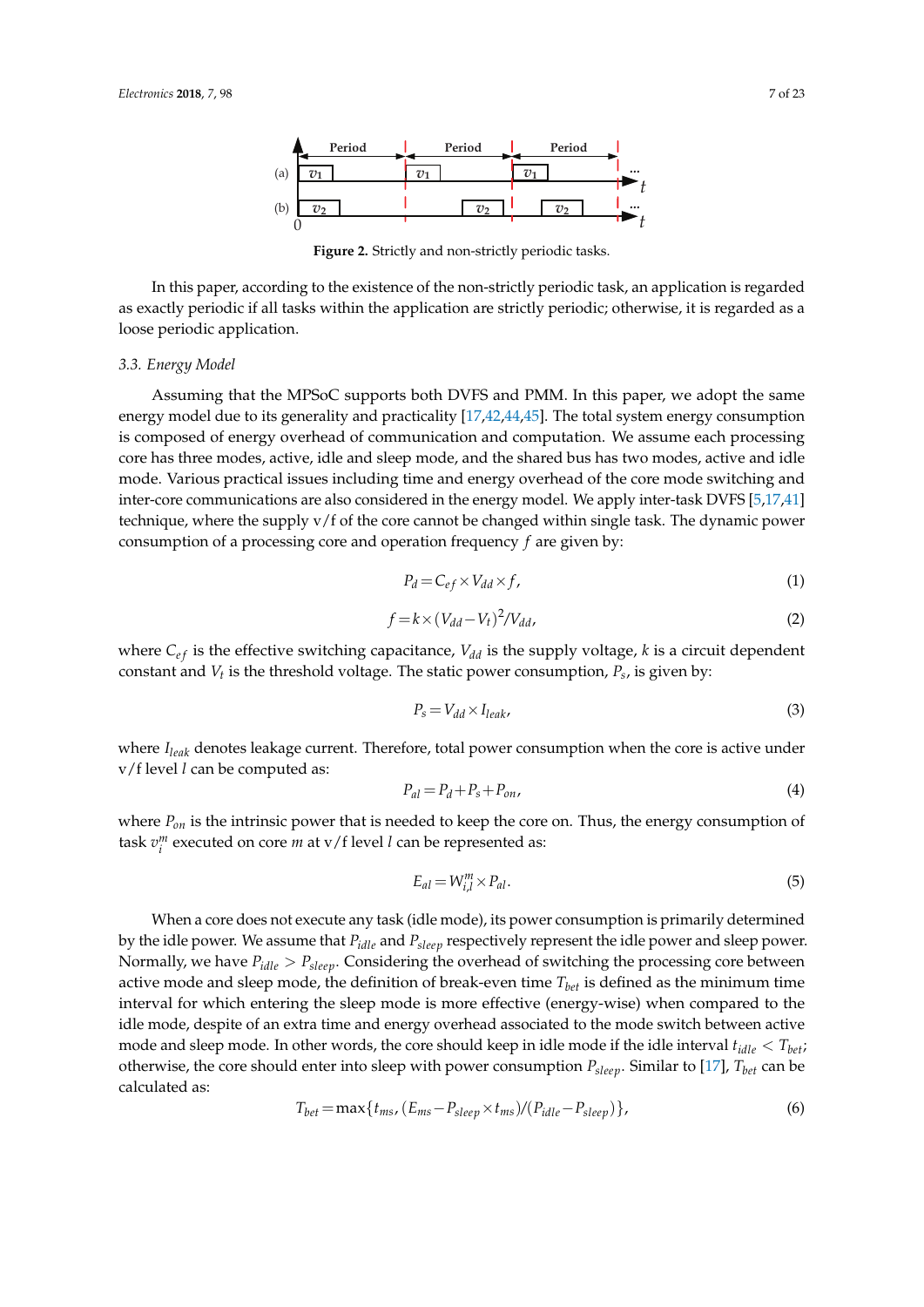where *tms* and *Ems* are time and energy overhead of the core mode switching, respectively. The energy consumed in idle mode (*Eidle*) and sleep mode (*Esleep*), are calculated respectively as follows:

$$
E_{idle} = P_{idle} \times t_{idle}, \tag{7}
$$

$$
E_{sleep} = P_{sleep} \times t_{sleep}.\tag{8}
$$

Therefore, given a static time-triggered schedule *S*, the total energy consumption of the processing core is:

$$
E_{comp}(S) = E_{al}(S) + E_{idle}(S) + E_{sleep}(S) + E_{cov}(S).
$$
\n(9)

The processing core, the bus, and the shared on-chip memory in the architecture complete the data transfer between the two dependent tasks. Specifically, an inter-core communication is issued when two tasks with data dependence are mapped to different processing cores. In addition, the shared on-chip memory stores the intermediate communication. The processing core can initiate a write operation to the shared on-chip memory by providing an address with control information that typically requires one bus clock cycle. The communication time overhead (or latency) refers to the length of time that a message containing multiple words delivered from a source processing core to a target processing core. In the architecture, only one component (e.g., processing core) is allowed to use the bus actively at any one time according to the characteristics of the shared bus. The communication procedure on the shared bus is non-interruptible, thus multiple communications should be serialized. The communication time overhead is proportional to the data transfer size, i.e.,  $C_{i,j} = comm(v_i, v_j)/B$ , where  $comm(v_i, v_j)$  is the amount of data transferred between task *v<sup>i</sup>* and task *v<sup>j</sup>* , and *B* is the communication bandwidth [\[41\]](#page-22-1). On chip memory will allocate memory space to store intermediate data. The required memory space will be released until the target processing core sends back to the bus controller the successful data transfer. For a task graph, there is no inter-core communication if both the source and the target node of an edge are mapped on the same core. The inter-core communication energy overhead between task  $v_i$  and  $v_j$  is calculated as  $E_{comm}(v_i,v_j) = C_{i,j} \times P_{ba}$ , where  $P_{ba}$  is the power of active bus.

# *3.4. Problem Statement*

Mapping and scheduling in multiprocessor systems have each been proven to be NP-hard. In this paper, we decouple the problem into mapping and scheduling. It is worth mentioning that we assume the task mapping can be performed by using any algorithms in previous excellent works [\[10,](#page-20-13)[30,](#page-21-14)[31\]](#page-21-20). The energy-efficient scheduling problem is defined as illustrated in Figure [3.](#page-7-0)

<span id="page-7-0"></span>

**Figure 3.** Energy-efficient time-triggered scheduling problem for strict and non-strict periodic tasks.

Given a DVFS- and PMM-enabled MPSoC shown in Figure [1,](#page-5-0) multiple periodic applications consisting of both strictly and non-strictly periodic tasks, task mapping and profiling information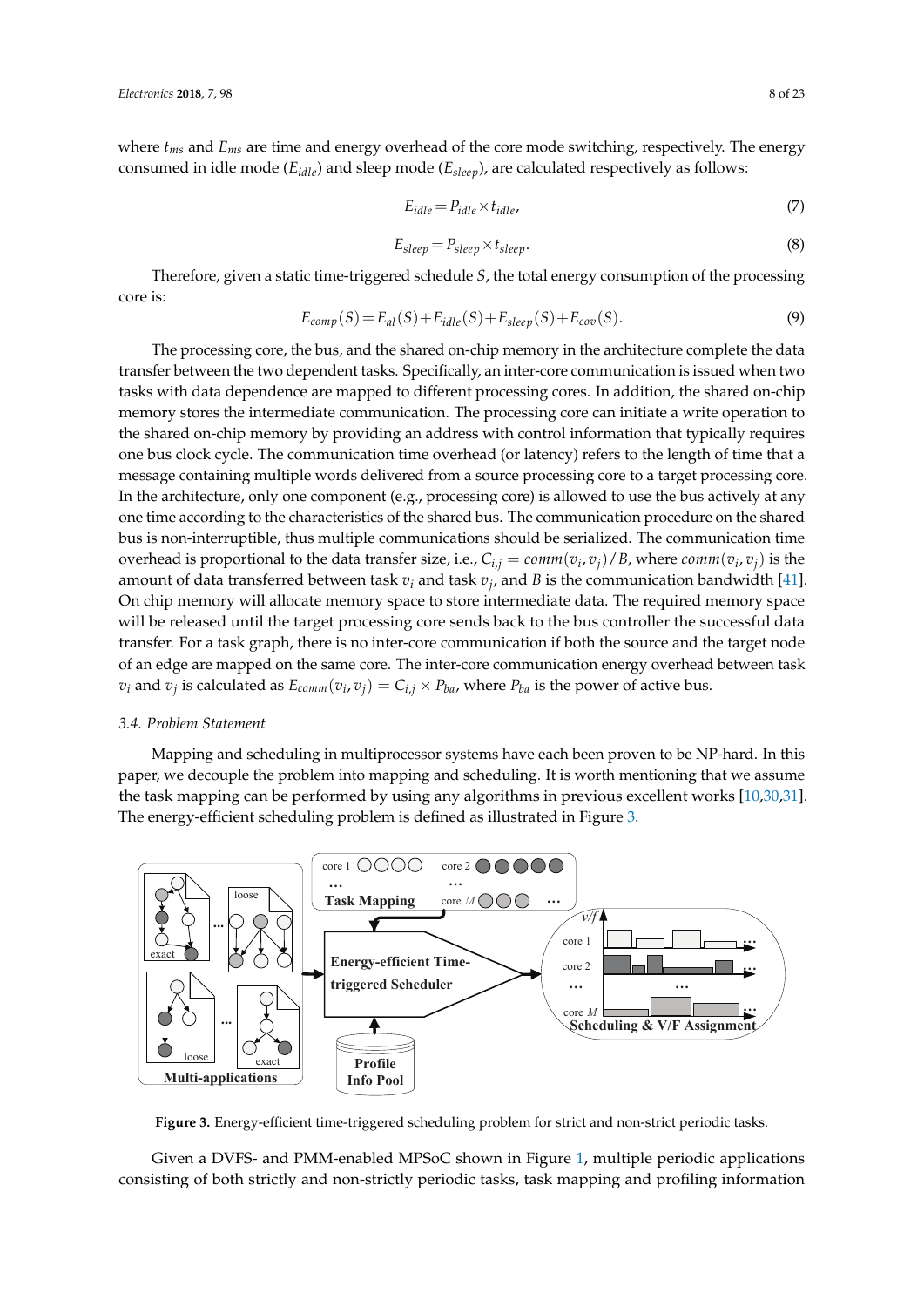as inputs, the energy-efficient time-triggered scheduler is to find a static non-preemptive scheduling and a  $v$ /f assignment for each task in a hyper-period  $H_a$  such that total system energy consumption *Etotal*\_*H<sup>a</sup>* is minimized while timing constraints are guaranteed.

## <span id="page-8-0"></span>**4. Motivating Example**

For easy understanding, in this section, we first present a motivating example to show that state-of-the-art energy-efficient scheduling on time-triggered systems may not work well on the problem. Assuming that an MPSoC has CORE1 and CORE2, each with a high frequency level *f<sup>H</sup>* and a low frequency level  $f_L$ . The total active power of the core under  $f_H$  and  $f_L$  is denoted by  $P_{aH}$  and  $P_{aL}$ . Assuming a set of applications (denoted as *g*1, *g*<sup>2</sup> and *g*3) and their task mappings on the MPSoC have been given as illustrated in Figure [4.](#page-8-1)  $g_1$  is an exact periodic application in which task  $v_1$ ,  $v_2$ ,  $v_3$  and  $v_4$  are responsible for collecting data from sensors periodically and  $g_2$  is a loose periodic application in which task  $v_5$ ,  $v_6$ ,  $v_7$  and  $v_8$  are responsible for performing processing data. The edges  $e_1$ ,  $e_4$ ,  $e_6$ and  $e_7$  indicate their connected tasks are mapped to different cores and the dashed edges  $e_2$ ,  $e_3$  and  $e_5$ indicate the corresponding tasks are mapped to the same core. Thus,  $comm(v_1, v_3)$ ,  $comm(v_2, v_4)$  and *comm*( $v_5$ ,  $v_8$ ) are equal to 0. The periods for  $g_1$ ,  $g_2$  and  $g_3$  are 60, 30 and 60, respectively. Task WCETs and power profiles are shown in Table [2.](#page-8-2) For simplicity, time unit is 1 ms, power unit is 1 W, and the energy unit is 1 mJ.

<span id="page-8-1"></span>

*D*<sub>1</sub>=*P*<sub>1</sub>=60; *D*<sub>2</sub>=*P*<sub>2</sub>=30; *D*<sub>3</sub>=50,*P*<sub>3</sub>=60;

**Figure 4.** Task graphs and given mapping.

**Table 2.** Task WCETs and power profiles.

<span id="page-8-2"></span>

| $v_i$                      | $WCET(f_H)$     | $WCET(f_L)$       | $e_i$            | $c_{i,j}$ |
|----------------------------|-----------------|-------------------|------------------|-----------|
| $v_1$                      | 8               | 16                | e <sub>1</sub>   | 8         |
| $v_2$                      | 5               | 10                | e <sub>2</sub>   | 4         |
| $v_3$                      |                 | 14                | $\mathfrak{e}_3$ | 5         |
| $v_4$                      | 3               | 6                 | $e_4$            | 5         |
| $v_{5}$                    | 2               | 4                 | $e_5$            | 6         |
| $v_6$                      | 6               | 12                | e <sub>6</sub>   | 3         |
| v <sub>7</sub>             | 7               | 14                | e <sub>7</sub>   | 9         |
| $v_8$                      | 4               | 8                 |                  |           |
| $\mathcal{D}_{\mathbf{Q}}$ | 13              | 26                |                  |           |
| $P_{aH} = 0.68$            | $P_{aL} = 0.41$ | $P_{idle} = 0.19$ | $P_{ba} = 0.1$   |           |
| $P_{sleep} = 0$            | $P_{bi} = 0$    | $T_{bet} = 18$    | $E_{cov} = 0.6$  |           |

The hyper-period  $H_a$  is 60 if we schedule  $g_1$  and  $g_2$ . In one hyper-period,  $g_1$  and  $g_2$  are released 1 and 2 times, respectively, as well as each task within its application. Based on the assumptions that the start time interval of any two successive instances of a task must be fixed in previous works [\[15](#page-20-12)[–17\]](#page-21-13), the scheduling for energy minimization is shown in Figure [5a](#page-9-1). In the schedule, the horizontal axis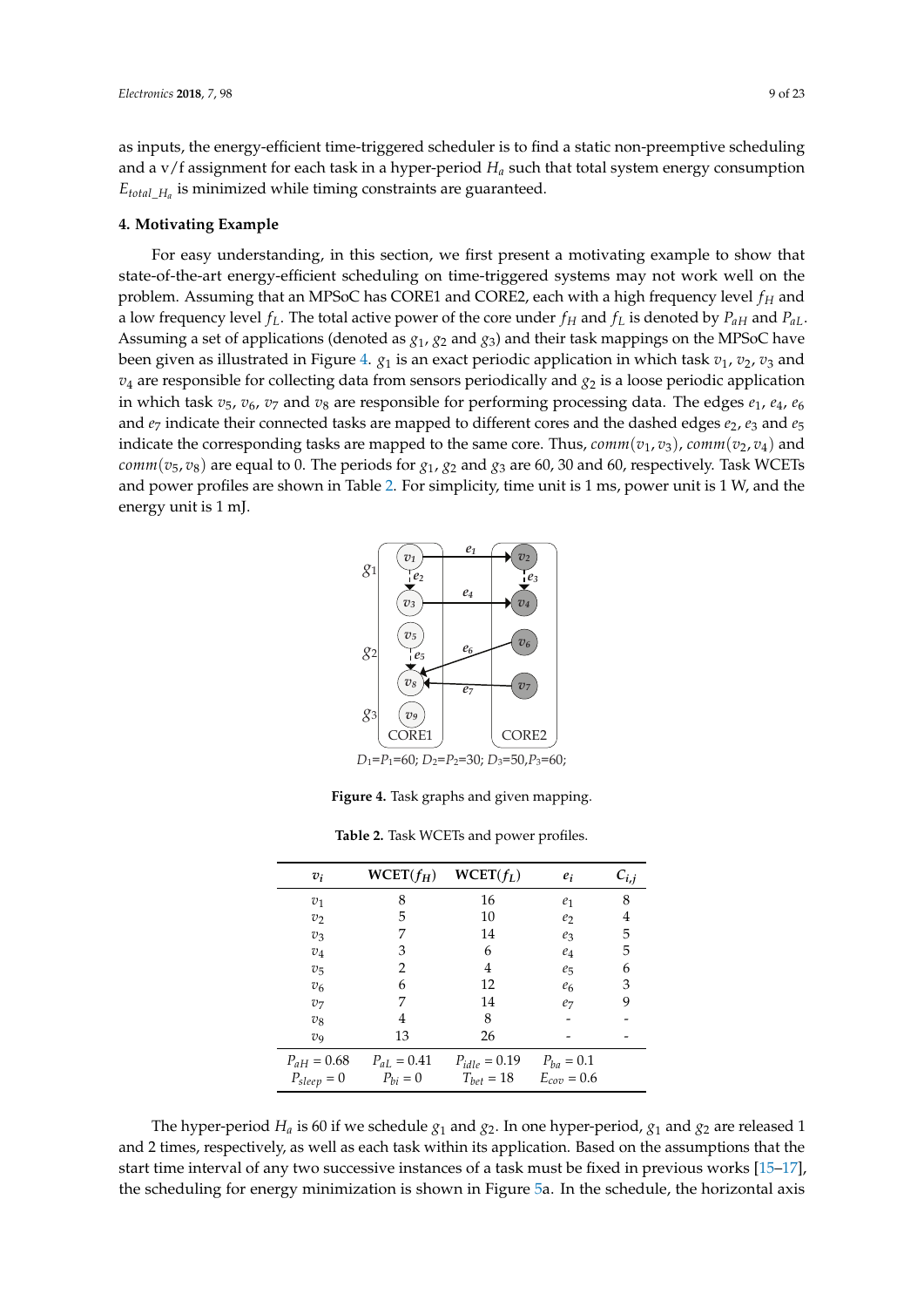represents the time, and the heights of task blocks represent the frequency level. The start time interval between two consecutive task instances  $(v_{5,2}^2, v_{5,1}^2)$ ,  $(v_{6,2}^1, v_{6,1}^1)$ ,  $(v_{7,2}^1, v_{7,1}^1)$  and  $(v_{8,2}^2, v_{8,1}^2)$  in  $g_2$  are equal to 30. The average power consumption in *H<sup>a</sup>* can be calculated as 0.854 W.

<span id="page-9-1"></span>

**Figure 5.** A motivating example.

In contrast to the scheduling from Figure [5a](#page-9-1), the schedule generated by our method in Figure [5b](#page-9-1) shows a better scheduling for energy-efficiency that the average power consumption in *H<sup>a</sup>* is 0.784 W. In the schedule, the start time interval between task pair  $(v_{5,2}^2, v_{5,1}^2)$ ,  $(v_{6,2}^1, v_{6,1}^1)$ ,  $(v_{7,2}^1, v_{7,1}^1)$  and  $(v_{8,2}^2, v_{8,1}^2)$ in  $g_2$  do not have such the strict constraint of periodicity, as  $g_2$  is a loose periodic application. Due to the flexibility of those non-strictly periodic tasks in the scheduling, increase of total core sleep time and decrease of energy overhead from mode switching can achieve about 8.2% total energy savings compared with Figure [5a](#page-9-1).

Assuming that  $g_3$  is a exact periodic application in which  $v_9$  is responsible for data transformation, we then consider to schedule the three task graphs, *g*1, *g*<sup>2</sup> and *g*3. The hyper-period is still 60. We find that scheduling the task graphs based on the simplistic assumptions in [\[15–](#page-20-12)[17\]](#page-21-13) would fail as shown in Figure [5c](#page-9-1), as their methods impose overly strict constraints on the task instances within *g*2. For example, the start time of the two task instances  $v_{6,1}^1$  and  $v_{6,2}^1$  are 12 and 42, respectively, such that the start time interval between these two task instances is fixed as 30. Thus,  $v_9$  cannot be scheduled in a hyper period since the size of  $v_6$  is 6 and the size of  $v_9$  is 13. However, there actually exists a feasible schedule as shown in Figure [5d](#page-9-1). For the non-strictly periodic task  $v_6$  in  $g_2$ , the constraint regarding the periodic interval between the start time of  $v_{6,1}^1$  and its next instance  $v_{6,2}^1$  is unnecessary. In the schedule, the two task instances,  $v_{6,1}^1$  and  $v_{6,2}^1$  start at 7 and 42, respectively, and thus  $v_9$  can be scheduled at 17.

From the above results, one can observe that the previous studies which do not consider characteristics of non-strictly periodic tasks may result in more energy consumption and even degradation of the schedulability of the whole system. For our problem in this paper, to reduce energy consumption more effectively, a scheduling approach which is aware of the periodicity of specific tasks and utilizes the flexibility of non-strictly periodic tasks is desired.

#### <span id="page-9-0"></span>**5. The Proposed Methods**

This section presents the energy-efficient scheduling approach jointly with DVFS and PMM techniques for multiple periodic applications consisting of strictly and non-strictly periodic tasks. With consideration of strictness of tasks' periodicity, we formulate a MILP model to solve the problem and to obtain an optimal scheduling in which the system total energy consumption is the minimum. Then, we develop a heuristic algorithm when the MILP formulation cannot be used to efficiently solve large scale instances.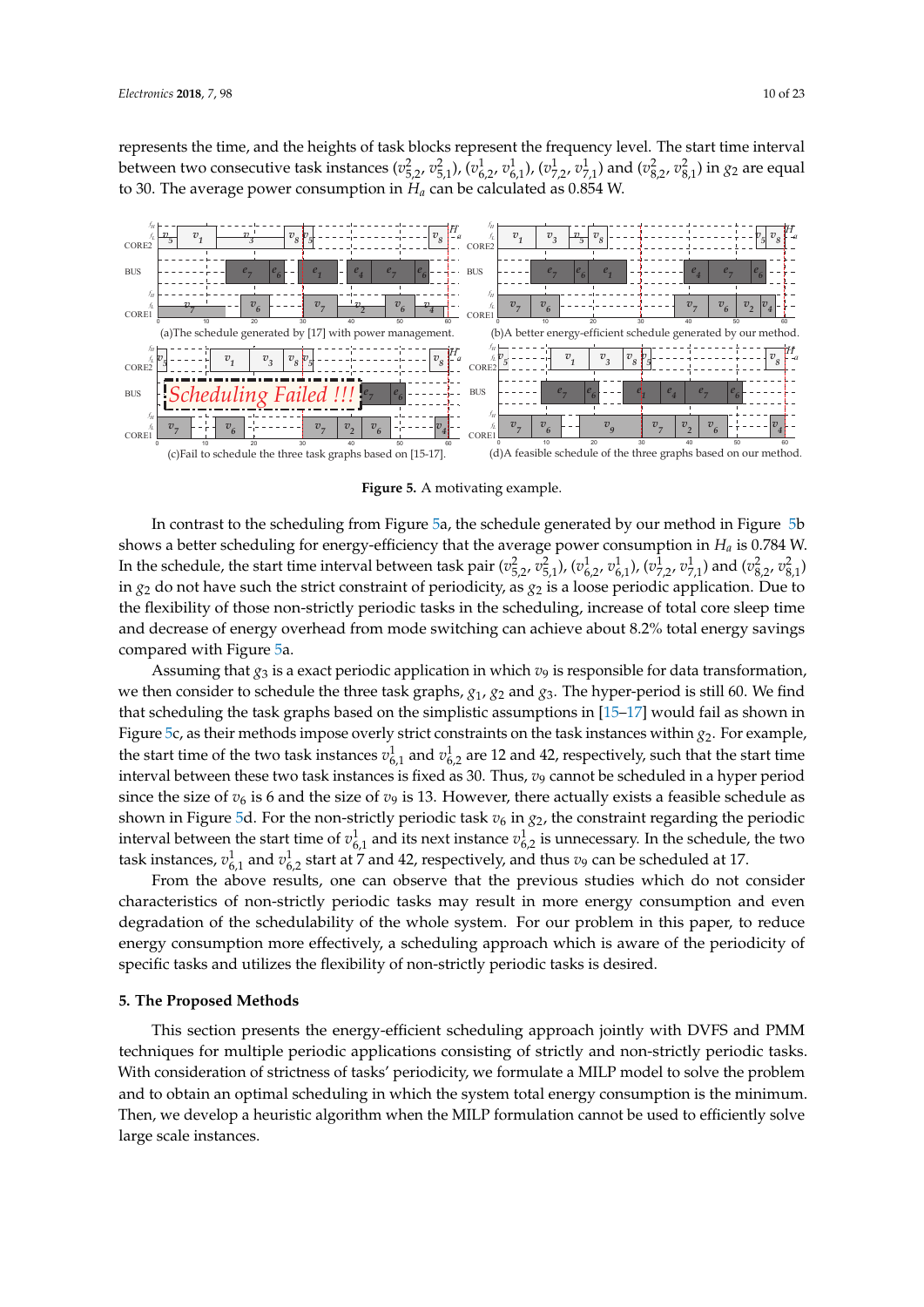## <span id="page-10-0"></span>*5.1. MILP Method*

ILP-based methods have the advantages of reachable optimality and easy access to various solving tools. We aim to find an energy-efficient time-triggered scheduling and a v/f assignment of all tasks in given an MPSoC, multiple DAGs and task mapping, such that the total system energy consumption is minimized under timing constraints. To obtain optimal energy-efficient scheduling solutions for pre-mapped tasks with consideration of strictness of tasks' periodicity, we now develop our MILP formulation for the problem based on the practical models defined in Section [3.](#page-4-0) We build up our MILP formulation step by step, including v/f selection constraints, deadline constraints, periodicity constraints for the strictly periodic tasks, precedence constraints, non-preemption constraints, and an objective function. Firstly, we define the following variables:

 $x_{i,p,l}^m$ : binary variable,  $x_{i,p,l}^m = 1$  if v/f level of task  $v_{i,p}^m$  is l and  $x_{i,p,l}^m = 0$  otherwise, *ts*<sup>*m*</sup><sub>*i*</sub>, **Start time of computation task**  $v^m_{i,p}$ ,

 $cts_{i,p;j,q}^{m;n}$ : Start time of communication task  $Cv_{i,p;j,q}^{m;n}$   $(v_{i,p}^m$  transfer data to  $v_{j,q}^n$ ),

 $O_{s,p;t,q}^{m}$ : binary variable,  $O_{s,p;t,q}^{m}$  = 1 if task  $v_{s,p}^{m}$  executes before task  $v_{t,q}^{m}$  and  $O_{s,p;t,q}^{m}$  = 0, otherwise.

Then, given task graphs and task mappings, we formulate the MILP model as follows: Minimize:

$$
E_{total\_H_a} = E_{comp} + E_{comm}
$$
\n
$$
(10)
$$

Subject to

1. Voltage or frequency selection constraints for each task as we use inter-task DVFS:

$$
\sum_{l=1}^{L} x_{i,p,l}^{m} = 1.
$$
\n(11)

2. Deadline constraints  $(\chi^m)$  denotes time overheads for DVFS and task switch on core *m*):

$$
ts_{i,p}^{m} + \Sigma_{l=1}^{L} (x_{i,p,l}^{m} \times W_{i,l}^{m}) + \chi^{m} \le d_{i}.
$$
 (12)

3. According to strictness of the tasks's periodicity, we separately determine the start time of these tasks and their instances in *Ha*. Therefore, for the strictly periodic tasks belonging to the time-triggered applications within one hyper-period *Ha*, the periodic constraints can be represented as follows:

$$
ts_{i,p+1}^m - ts_{i,p}^m = p_i.
$$
 (13)

For any non-strictly periodic task and its instances in *Ha*, the periodic constraint is unnecessary, that is, the interval between the start time of two consecutive instances of the task is no longer fixed as  $p_i$ .

4. Dependency constraints for computation tasks (e.g., source task  $v_{i,p}^m$  and target task  $v_{k,r}^m$  mapped to the same core:

$$
ts_{i,p}^{m} + \Sigma_{l=1}^{L} (x_{i,p,l}^{m} \times W_{i,l}^{m}) + \chi^{m} \leq ts_{k,r}^{m}.
$$
 (14)

5. Dependency constraints for tasks (e.g., source task  $v_{i,p}^m$  and target task  $v_{j,q}^n$  mapped to different cores. (a)  $Cv^{\{m,n\}}_{i,p;j,q}$  can be started only after  $v^{\{m\}}_{i,p}$  completes:

$$
ts_{i,p}^{m} + \Sigma_{l=1}^{L} (x_{i,p,l}^{m} \times W_{i,l}^{m}) + \chi^{m} \leq cts_{i,p;j,q}^{m;n}
$$
\n(15)

(b)  $v_{j,q}^n$  can be started only after  $Cv_{i,p;j,q}^{m;n}$  completes:

$$
cts_{i,p;j,q}^{m;n}+C_{i,j}+\chi^m\leq ts_{j,q}^n.
$$
 (16)

6. Any two computation task instances mapped to the same core must not overlap in time, as well as the communication tasks in the bus. They can only be executed sequentially. Assume task  $v_{s,p}^m$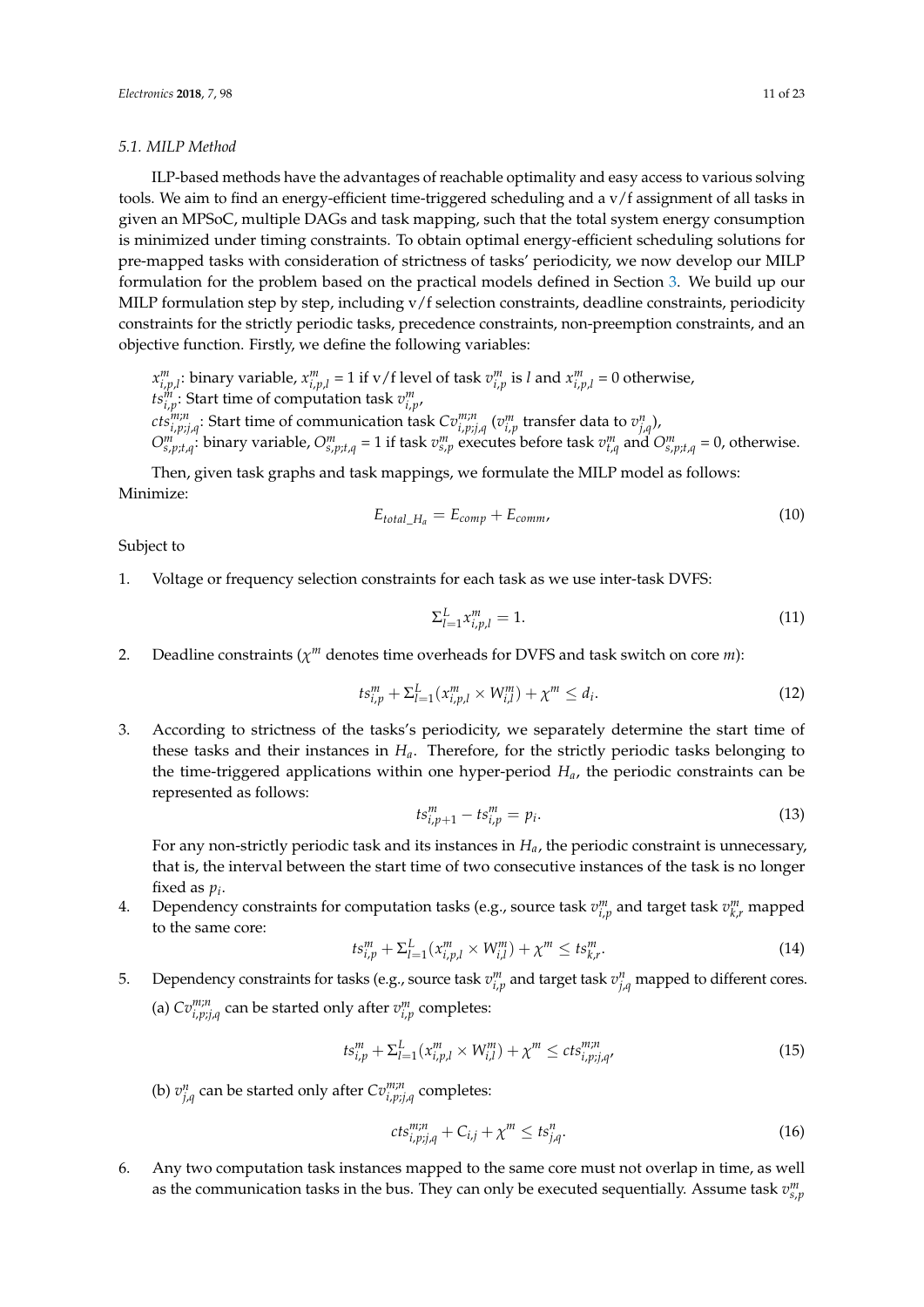and task  $v_{t,q}^m$  are two task instances, and  $MAX$  is a constant far greater than  $H_a$ . To guarantee either task  $v^m_{t,q}$  can run after task  $v^m_{s,p}$  finishes, or vice versa, the non-preemption constraint can be expressed as follows:

$$
ts_{s,p}^{m} + \Sigma_{l=1}^{L} (x_{s,p,l}^{m} \times W_{s,l}^{m}) + \chi^{m} \le ts_{t,q}^{m} + MAX \times (1 - O_{s,p;t,q}^{m}), \tag{17}
$$

$$
ts_{t,q}^{m} + \sum_{l=1}^{L} (x_{t,p,l}^{m} \times W_{t,l}^{m}) + \chi^{m} \le ts_{s,p}^{m} + MAX \times O_{s,p;t,q}^{m}.
$$
\n(18)

The two formulas are also applicable to communication tasks mapped to the bus. The differences between computation and communication tasks are that execution time of computation tasks are variable, while communication time of communication tasks are constant. We can get real computational time of the task on the specified core and real communication cost between the dependent tasks, as task mapping has been given. In addition, communication tasks can be overlapped with the computation tasks independent on them.

To formulate the time interval (*int<sup>i</sup>* ) of any two adjacent tasks on each core *m* in one hyper-period *Ha*, we use the interval modelling technique in [\[17\]](#page-21-13). The readers interested in the detailed steps of modeling can refer to [\[17\]](#page-21-13). Then, according to the definition of *Tbet*, for each time interval *int<sup>i</sup>* on the core, we have

<span id="page-11-0"></span>
$$
d_i = \begin{cases} 1, & if int_i \ge T_{bet}, \\ 0, & if int_i < T_{bet}, \end{cases}
$$
 (19)

where *d<sup>i</sup>* refers to a binary variable in the decision array *darray*[*N*], representing whether the core should remain idle mode  $(d_i = 0)$  or enter into sleep mode  $(d_i = 1)$ . Assuming there are *N* tasks on the core in *Ha*, the total idle and sleep interval (*tidle* and *tsleep*) can be represented as follows:

<span id="page-11-1"></span>
$$
t_{idle} = \sum_{1 \le i \le N} ((1 - d_i) \times int_i), \tag{20}
$$

<span id="page-11-2"></span>
$$
t_{sleep} = \sum_{1 \le i \le N} (d_i \times int_i). \tag{21}
$$

The total energy overheads of mode switch for the core can be calculated as follows:

$$
E_{cov} = \sum_{1 \le i \le N} (d_i \times E_{ms}). \tag{22}
$$

Note that the step function introduced by *d<sup>i</sup>* in Equation [\(19\)](#page-11-0) and the multiplication of *int<sup>i</sup>* and binary variable  $d_i$  in Equations [\(20\)](#page-11-1) and [\(21\)](#page-11-2) are nonlinear equations. Such problems can be solved by commercial or open-source ILP solvers after linearization. Solutions to similar problems have been presented in [\[46\]](#page-22-6). We now present the linearization process for our problem.

To linearize the multiplication of  $d_i \times int_i$ , we define a new variable  $r_i$ , such that  $r_i = d_i \times int_i$ . It is obvious that  $int_i \leq H_a$ . The multiplication can be linearized as the following constraints:

<span id="page-11-4"></span>
$$
r_i - int_i \le 0,\tag{23}
$$

$$
r_i - d_i \times H_a \leq 0,\tag{24}
$$

<span id="page-11-5"></span>
$$
int_i - r_i + d_i \times H_a \le H_a. \tag{25}
$$

The step function introduced by  $d_i$  in Equation [\(19\)](#page-11-0) can be transformed to the following constraint:

<span id="page-11-3"></span>
$$
d_i \times (int_i - T_{bet}) + (1 - d_i) \times (T_{bet} - int_i) \ge 0.
$$
 (26)

In Equation [\(26\)](#page-11-3), the multiplication of  $d_i \times int_i$  are linearized by using Equations [\(23\)](#page-11-4)–[\(25\)](#page-11-5).

Based on these formulations, lastly, we can obtain an optimal scheduling and minimum overall energy consumption *Etotal*\_*H<sup>a</sup>* by solving the MILP model with ILP solver.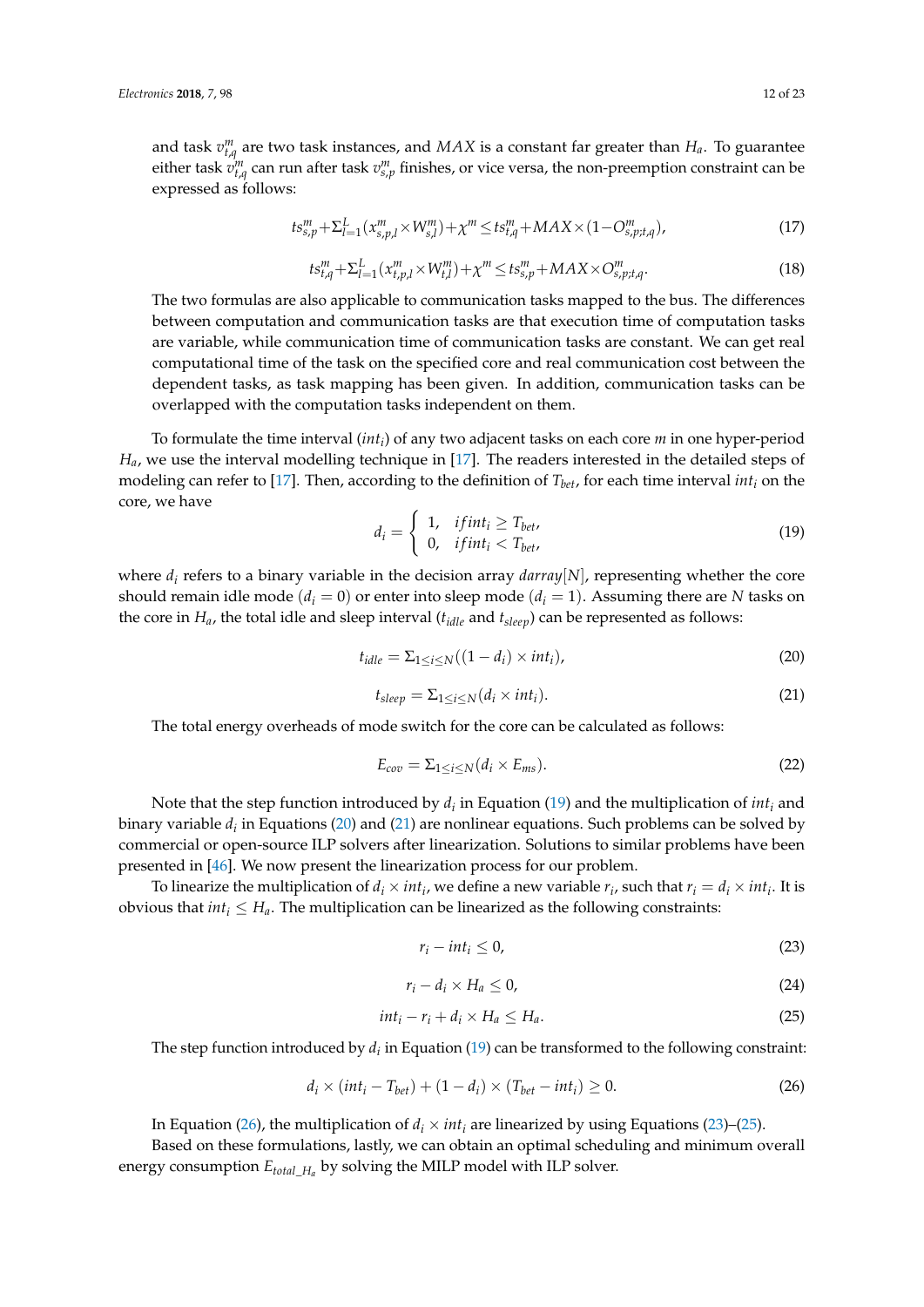*Limitation of the MILP-based method:* Though we can obtain an optimal solution by solving the MILP formulation with modern ILP solvers, it is time-consuming to search the optimal solution for our problem. Specifically, to construct time interval for each task instance in one hyper-period, the time interval modeling in the previously discussed MILP-based method particularly yields a large number of variables, and results in dramatically increased exploration space. The problem may even not be solved because of memory overflow when input size of tasks to be scheduled is large. To address this, we propose an efficient heuristic algorithm to reduce the exponentially increasing scale in Section [5.2.](#page-12-0)

# <span id="page-12-0"></span>*5.2. Heuristic Algorithm*

In this section, we develop a heuristic algorithm, named Hybrid List Tabu-Simulated Annealing with Fine-Tune (HLTSA-FT). Different from the TS/SA algorithm mentioned in Section [2,](#page-2-0) the proposed algorithm has the following innovations: (1) the HLTSA-FT integrates list scheduling with TS/SA to take advantage of both algorithms and to mitigate their adverse effects. Based on our problem, the decomposition and solution process is iteratively guided by the HLTSA-FT algorithm that employs the proper intensification and diversification mechanism. In HLTSA-FT, the SA supplemented with a tabu list can reduce the number of revisiting old solutions and cover a broader range of solutions; (2) list-based scheduling performed in the List-based and Periodicity-aware Energy-efficient Scheduling (LPES) function can efficiently obtain feasible solutions for our problem; (3) in addition, solutions can be further improved by applying problem specific and heuristic information to guide the process of optimization. Specifically, a fine-tune phase performed in the *FT* function is presented to make minor adjustments of the accepted solution to find a better solution more rapidly. Therefore, the total number of iterations can be reduced and solution quality can be improved. The details of HLTSA-FT are given in Algorithm [1.](#page-13-0) Three main steps in the algorithm are:

**Initialization.** The step (in Lines 1–3) first sets appropriate parameters including the initial temperature *T*0, the maximum number of iterations *LPMAX*, the maximum number of consecutive rejections *RMAX*, the cooling factor *δ* and the maximum length of the tabu list *TL*. Then, the algorithm builds *TL* with length of *TLIST*\_*LEN*, and sets aspiration criterion *A*. The *initial*\_*solution*\_*gen*() function generates an initial solution  $\lambda_0$  (v/f assignment for each task instance in  $H_a$ ) as the starting point of optimization process. Since a good initial solution can accelerate the convergence process, the function integrates the MILP model of a relaxed formulation (e.g., by neglecting the idle and sleep interval formulations).  $\lambda_0$  is evaluated and the current optimal energy consumption is denoted as  $E_{cur}$ . The aspiration criterion accepts the move provided that its total energy is lower than that of the best solution found so far. It helps with restricting the search from being trapped at a solution surrounded by tabu neighbors. The tabu list stores recently visited solutions and helps saving considerable computation time by avoiding revisits.

**Iteration.** In each iteration (in Lines 5–26), the *solution*\_*neighbor*() function (Line 5) generates neighborhood *λnew* by applying a small perturbation (swap move) to current solution *λcur*. In our context, v/f assignments for the tasks are in a neighbourhood. *λnew* is generated in two steps: (i) select two tasks; and (ii) swap their v/f levels. Then, *λnew* is checked for feasibility (i.e., if constraints mentioned above are met) by *solution\_feasible* function. If the solution is not in the tabu list or satisfies the aspiration criterion, it is selected. Otherwise, a new solution is regenerated. Then, the solution is translated to an energy-efficient schedule by using the *LPES* function (Line 6). The solution *λnew* which consumes less energy will always be accepted, and when *λnew* is an inferior solution, it may still be accepted with a probability  $Pro(\Delta E, T) = \exp(-\Delta/T)$  where *T* is the annealing temperature at current iteration. This transition probability can help the algorithm to escape from local optima. Once accepted, *λnew* is put in the tabu list *TL* and the current solution is updated by replacing *λcur* with *λnew* for next iteration. Then, the FT phase (Line 16) will performed to fine-tune the accepted *λnew*. Otherwise, the solution  $\lambda_{new}$  is discarded with *rjnum* plus 1. The algorithm then decreases the temperature and continues to the next iteration.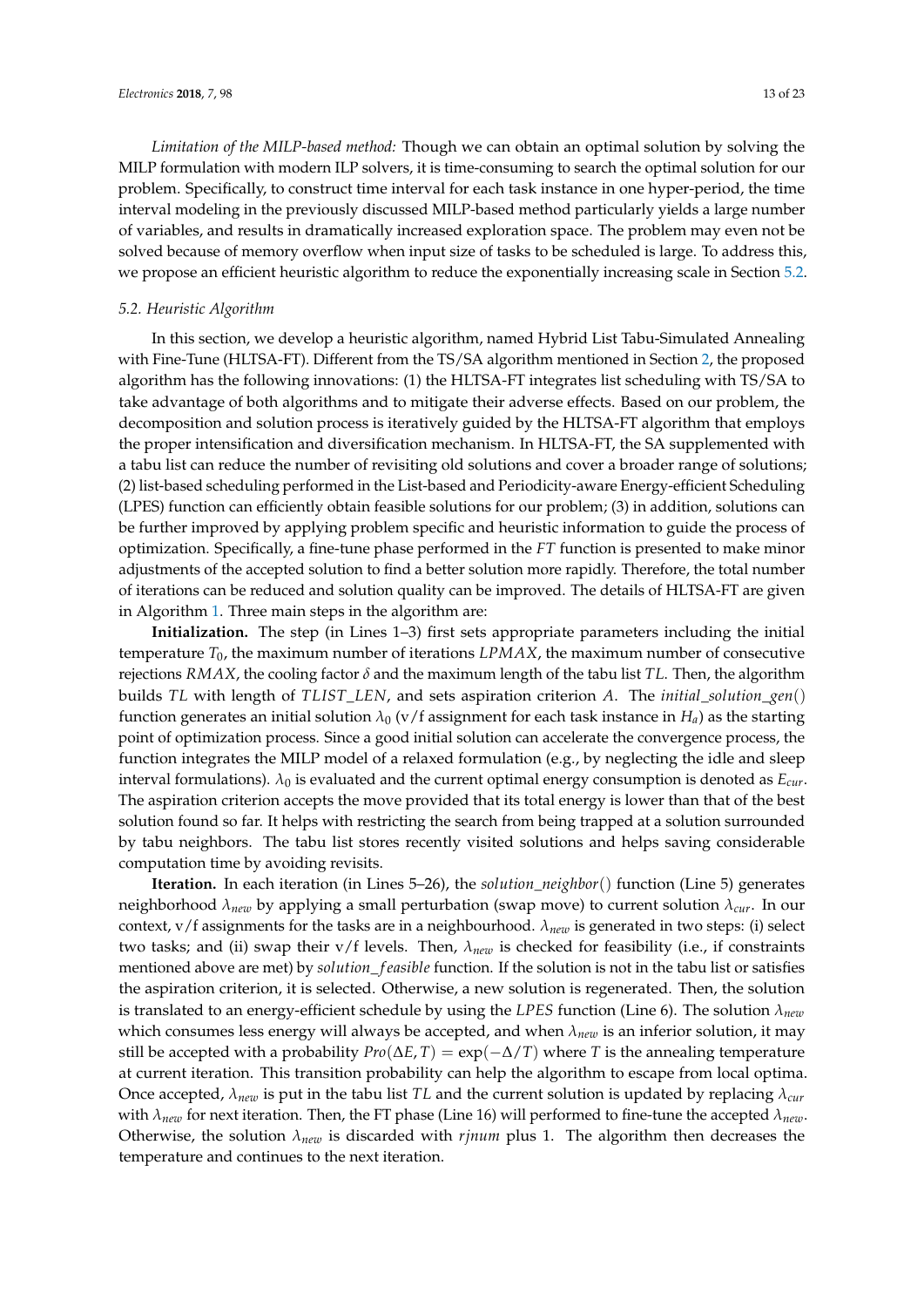<span id="page-13-0"></span>

| <b>Algorithm 1:</b> The HLTSA-FT Heuristic Algorithm                                                                                                                             |
|----------------------------------------------------------------------------------------------------------------------------------------------------------------------------------|
| Input: DAGs, task mappings and profiles, power profiles                                                                                                                          |
| Output: An energy-efficient task schedule S, v/f assignments                                                                                                                     |
| 1 Set appropriate value of $T_0$ , LPMAX, RMAX, $\delta$ , TLIST_LEN;                                                                                                            |
| 2 $T \leftarrow T_0$ , rjnum, loop $\leftarrow 0$ , build tabu_list $TL \leftarrow \Theta$ , $\lambda_0 \leftarrow initial\_solution\_gen(), \lambda_{opt} \leftarrow \lambda_0$ |
| $\lambda_{cur} \leftarrow \lambda_0$ ;                                                                                                                                           |
| $B_0 \leftarrow LPES(\lambda_0), E_{opt} \leftarrow E_0, E_{cur} \leftarrow E_0;$                                                                                                |
| 4 while $loop < LPMAX$ and rjnum $< RMAX$ do                                                                                                                                     |
| $\lambda_{new} = solution\_neighbor(\lambda_{cur});$<br>5                                                                                                                        |
| $E_{new} = LPES(\lambda_{new});$<br>6                                                                                                                                            |
| <b>if</b> solution_feasible and ( $\lambda_{new} \notin TL$ or ( $\lambda_{new} \in TL$ and $E_{new} > A$ )) then<br>7                                                           |
| goto line 13;<br>8                                                                                                                                                               |
| end<br>9                                                                                                                                                                         |
| else<br>10                                                                                                                                                                       |
| goto line 5;<br>11                                                                                                                                                               |
| end<br>12                                                                                                                                                                        |
| $\Delta E \leftarrow (E_{new} - E_{cur});$<br>13                                                                                                                                 |
| if $\Delta E < 0$ then<br>14                                                                                                                                                     |
| $\lambda_{\text{cur}} \leftarrow \lambda_{\text{new}}$ , $E_{\text{cur}} \leftarrow E_{\text{new}}$ , $\lambda_{\text{new}} \in TL$ , $A \leftarrow E_{\text{new}}$ ;<br>15      |
| $\lambda_{fine} = FT(\lambda_{new})$ , rjunm $\leftarrow 0$ ;<br>16                                                                                                              |
| end<br>17                                                                                                                                                                        |
| else<br>18                                                                                                                                                                       |
| <b>if</b> $Pro(\Delta E, T) > random()$ and $Pro(\Delta E, T) < 1$ then<br>19                                                                                                    |
| $\lambda_{\text{cur}} \leftarrow \lambda_{\text{new}}$ , $E_{\text{cur}} \leftarrow E_{\text{new}}$ , $\lambda_{\text{new}} \in TL$ , $A \leftarrow E_{\text{new}}$ ;<br>20      |
| end<br>21                                                                                                                                                                        |
| else<br>22                                                                                                                                                                       |
| $r$ <i>inum</i> $\leftarrow$ $r$ <i>jnum</i> + 1;<br>23                                                                                                                          |
| end<br>24                                                                                                                                                                        |
| end<br>25                                                                                                                                                                        |
| $loop \leftarrow loop + 1, T \leftarrow T \times \delta;$<br>26                                                                                                                  |
| 27 end                                                                                                                                                                           |
| 28 return $\lambda_{opt}$ , $E_{opt}$ ;                                                                                                                                          |

**Stopping Criteria.** The search procedure will be stopped if the number of iterations or the variable *rjnum* reaches the predefined value. The variable *rjnum* stores the current number of continuous rejections, and it represents that no superior solution exists in the neighborhood and the search has reached a near optimal solution once *rjnum* reaches *RMAX*.

In the next two subsections, we give a detailed description of the *LPES* and *FT*.

# 5.2.1. LPES

To obtain a feasible scheduling for energy reduction efficiently, the scheduling for our problem needs to addresses two aspects. First, a priority assignment (i.e., execution order of tasks) must satisfy the corresponding constraints (including deadline and precedence constraints for each task graph, and periodicity constraints for the strictly periodic tasks) in the schedule, and maximize the total interval available for energy management. Second, the intervals need to be allocated efficiently to reduce energy consumption. In this paper, we apply the List-based and Periodicity-aware Energy-efficient Scheduling (LPES) method. The first aspect is addressed through bottom level (b-level) based priority assignment. The second aspect is addressed through a modified simple MILP model whose number of variables is only linear with the number of tasks.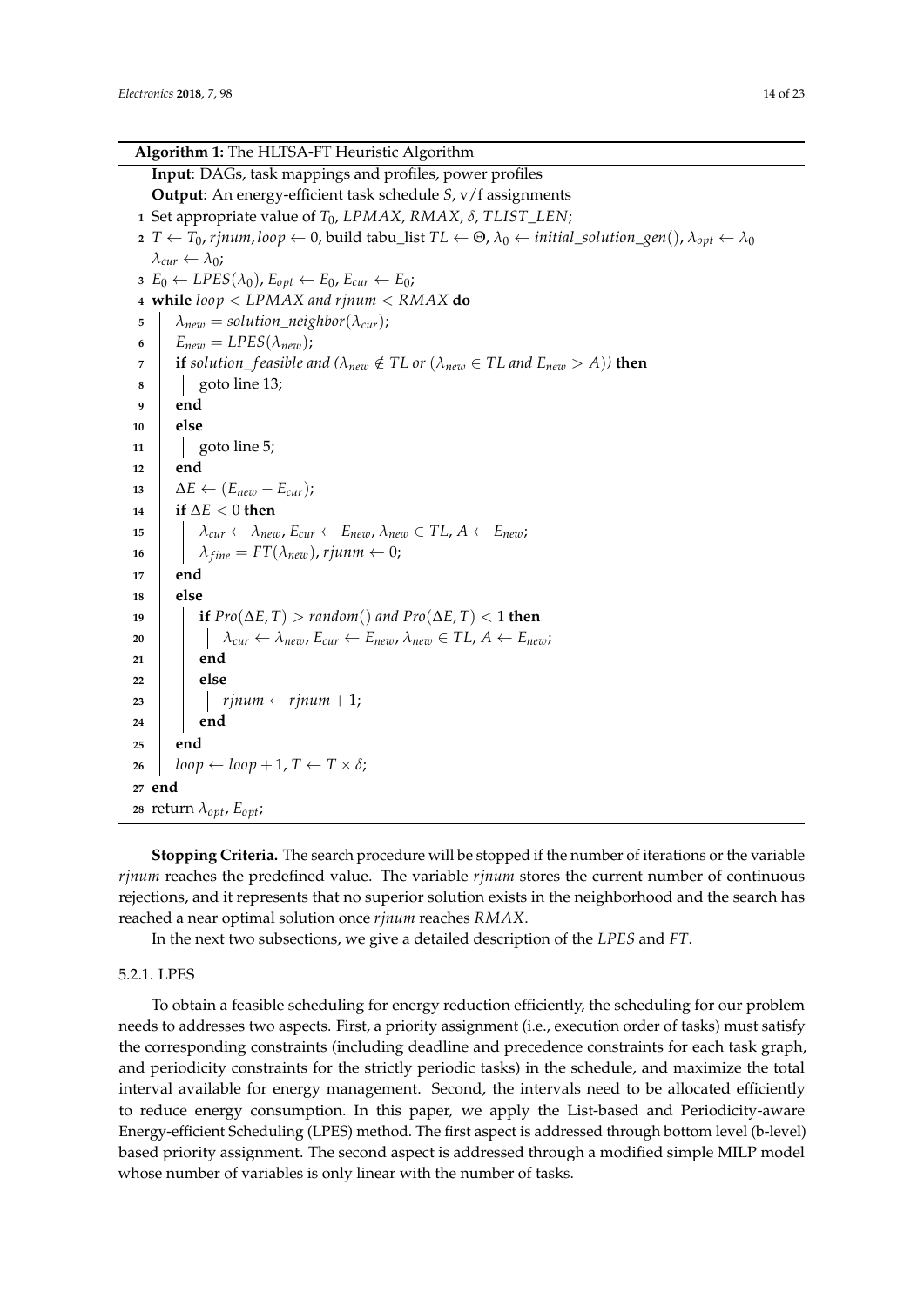List scheduling is a type of scheduling heuristics in which ready tasks are assigned priorities and ordered in a descending order of priority. A ready task is a task whose predecessors have finished executing. Each time, the task with the highest priority is selected for scheduling. If more than one task has the same priority, ties are broken using the strategy such as the random selection method. Priority assignment based on the b-level has been adopted in energy-aware multiprocessor scheduling. The b-level of a task is defined as the length of the longest path from the beginning of the task to the bottom of the task graph. As we focus on multi-DAGs in our problem, we define the b-level of task  $v_{i,p}^m$ and its next instance  $v_{i,p+1}^m$  within  $H_a$  as:

$$
BL(v_{i,p}^m) = BL(v_{i,p+1}^m) + p_i.
$$
 (27)

We calculate b-level values of all tasks and their instances, and sort them in a list which is ordered in descending order. The higher the value of b-level, the higher the priority of the task. An example is shown as below:

<span id="page-14-2"></span><span id="page-14-0"></span>**Example 1.** *Consider the case given in the form of two task graphs*  $g_1$  *and*  $g_2$  *in Figure* [4.](#page-8-1) *The b-level of tasks in H<sup>a</sup> are shown in Table [3.](#page-14-0) Thus, execution order of tasks on CORE1 and CORE2 are denoted as*  $\{v_{7,1}^1\to v_{6,1}^1\to v_{7,2}^1\to v_{2,1}^1\to v_{6,2}^1\to v_{4,1}^1\}$  and  $\{v_{5,1}^2\to v_{8,1}^2\to v_{1,1}^2\to v_{3,1}^2\to v_{5,2}^2\to v_{8,2}^2\}$ , respectively.

**Table 3.** The b-level of each task in one hyper-period.

| <b>Tasks</b> $v_{1,1}^2$ $v_{2,1}^1$ $v_{3,1}^2$ $v_{4,1}^1$ $v_{5,1}^2$ $v_{6,1}^1$ $v_{7,1}^1$ $v_{8,1}^2$ $v_{5,2}^2$ $v_{6,2}^1$ $v_{7,2}^1$ $v_{8,2}^2$ |  |  |  |  |  |  |
|--------------------------------------------------------------------------------------------------------------------------------------------------------------|--|--|--|--|--|--|
| <b>b-level</b> 29 13 15 3 42 43 50 34 12 13 20 4                                                                                                             |  |  |  |  |  |  |

Based on the given priority and v/f assignment for each task, a scheduling with PMM should be generated to reduce total energy consumption. The time interval can be directly modeled as the following:

Assuming that there are *N* task instances on a core *m* in a hyper-period *Ha*, all these tasks are stored in a task list represented as  $T_1, T_2, \ldots, T_i, \ldots, T_N (1 \leq i \leq N)$  where tasks are ordered in descending order of their priorities. As the tasks in the first hyper-period shown in Figure [6,](#page-14-1) the time interval between any two adjacent tasks,  $T_i$  and  $T_{i+1}$  ( $1 \le i \le N-1$ ), can be directly calculated as:

$$
int_i = st(T_{i+1}) - ft(T_i), \qquad (28)
$$

<span id="page-14-1"></span>where  $st(T_i)$  and  $ft(T_i)$  denote start time and finish time of task  $T_i$ , respectively. As we focus on task scheduling in one hyper-period and task execution are repeated in each hyper-period, there are *N* time intervals. The last time interval  $int_N$  between task  $T_1$  and task  $T_N$  is calculated  $\text{as } \text{int}_N = [H_a - ft(T_N)] + [st(T_1) - 0].$ 



**Figure 6.** Tasks in a hyper-period.

In the time interval modeling in Section [5.1,](#page-10-0) a large number of intermediate integer variables are used to check timing information of every task instance to determine the closest task instance for a task instance. While compared with the time interval modeling in [\[17\]](#page-21-13), the number of constraints and many decision variables (e.g.,  $x_{i,p,l}^m$  and  $O_{s,p;t,q}^m$ ) and the intermediate variables (e.g.,  $A_{s,p;t,q}^m$ ,  $B_{s,p;t,q}^m$ and  $O^m_{s,p;t,q} - B^m_{s,p;t,q}$  in [\[17\]](#page-21-13)) have been greatly reduced. After obtaining each idle time *int<sub>i</sub>*, we use the ILP solver to obtain an energy-efficient scheduling.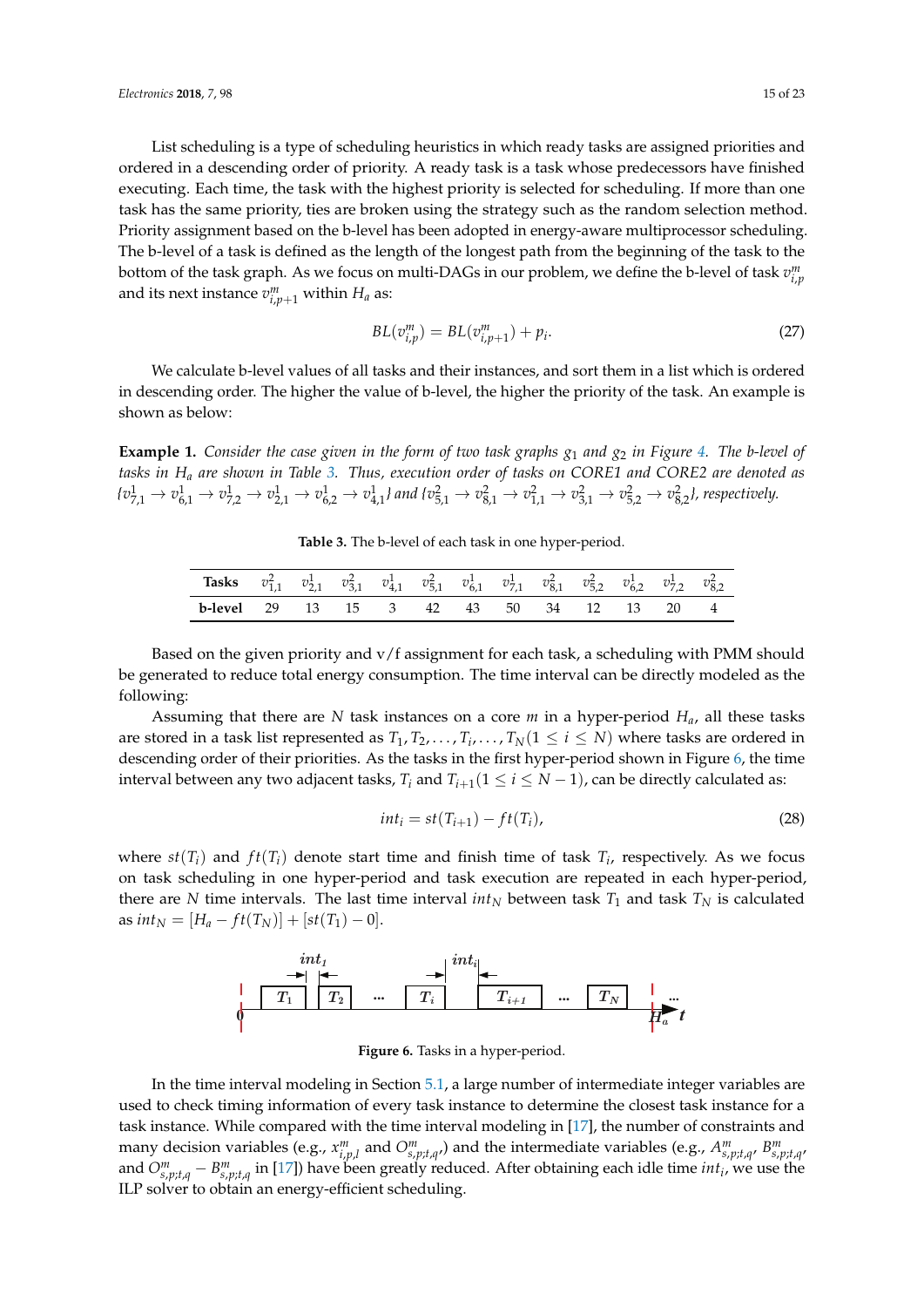# 5.2.2. FT

To find solutions that can further reduce energy consumption, a fine-grained adjustment of the neighborhood range is performed for the accepted solution (line 16 in Algorithm [1\)](#page-13-0). We now present the details of FT phase. The core idea of FT is to increase the potential energy savings by tuning priorities that still satisfy corresponding constraints of task graphs (not blindly or randomly adjusting priorities). In this study, for the strictly periodic tasks, their priorities remain unchanged since the strictness of periodicity of task start time limits the possibility of adjustment within a hyper-period. The non-strictly periodic task instances in *H<sup>a</sup>* do not have to follow the strict condition that all tasks need to be started periodically; thus, they have space for execution-order adjustment. On the other hand, the tasks that have the same b-level value (tie-breaking tasks) also have chances to adjust their priorities. We focus on these tasks that may have better schedule flexibility and, correspondingly, make full use of it to achieve more energy savings. The pseudo-code of the FT is listed in Algorithm [2.](#page-15-1)

# **Algorithm 2:** The FT Algorithm

<span id="page-15-1"></span>**Input**: DAGs, task mappings, task and power profiles, priority assignments **Output**: An improved energy-efficient task schedule *S* 0 **<sup>1</sup>** Generate possible priority assignment array *pos*\_*priority*[] by *priority*\_*adj*(*λnew*); **<sup>2</sup> while** *pos\_priority*[] *is not empty* **do**  $\lambda_{fine} \leftarrow pos\_priority[i];$ **4** *LPES* $(\lambda_{fine})$ ; **5 if** *solution\_feasible and*  $(E_{fine} < E_{opt})$  **then 6**  $\vert$   $\vert$   $\lambda_{opt} \leftarrow \lambda_{fine}, E_{opt} \leftarrow E_{fine};$ **<sup>7</sup> end <sup>8</sup> end**

In Algorithm [2,](#page-15-1) firstly, the priority assignments of tasks on each core are recorded according to the accepted solution *λnew*. Then, the FT keeps strictly periodic tasks unchanged. For tie-breaking and non-strictly periodic tasks, it adjusts and records their priorities in possible priority assignment array *pos*\_*priority*[] by using *priority*\_*adj*() function. Next, for each element in *pos*\_*priority*[], the algorithm performs *LPES*. In each iteration, the feasible solution *λf ine* (checked for feasibility by *solution*\_ *f easible* function) that can reduce the energy consumption is stored. Finally, the tasks are adjusted iteratively until no improvement can be achieved. Note that FT can be used directly in the optimization process to find an optimal solution quickly if the initial solution is good. The FT scheme is illustrated through the following example.

**Example 2.** In Example [1,](#page-14-2) the initial execution order of tasks on CORE1 and CORE2 are  $\{v_{7,1}^1 \to v_{6,1}^1 \to v_{7,1}^2 \to v_{7,1}^1 \to v_{8,1}^1 \to v_{8,1}^1 \to v_{8,1}^1 \}$  $v_{7,2}^1\to v_{2,1}^1\to v_{6,2}^1\to v_{4,1}^1$ l and { $v_{5,1}^2\to v_{8,1}^2\to v_{1,1}^2\to v_{3,1}^2\to v_{5,2}^2\to v_{8,2}^2$ }, respectively. Among them, task  $v_{2,1}^1$  and task  $v_{6,2}^1$  are tie breaking tasks, and tasks belonging to application  $g_2$  are non-strictly periodic. Thus, *they can be adjusted (swapped) as long as the precedence constraints are guaranteed. The corresponding schedule* after FT can be seen in Figure [5b](#page-9-1), execution order of tasks on CORE1 and CORE2 are { $v_{7,1}^1\to v_{6,1}^1\to v_{7,2}^1\to$  $v_{6,2}^1\to v_{2,1}^1\to v_{4,1}^1$  ) and  $\{v_{1,1}^2\to v_{3,1}^2\to v_{5,1}^2\to v_{8,1}^2\to v_{5,2}^2\to v_{8,2}^2\}$  , respectively. The improvement of power *consumption on the system after FT is, therefore, 8.2%.*

## <span id="page-15-0"></span>**6. Experiment Evaluation**

This section presents the experimental setup and case studies. To evaluate and demonstrate the efficiency of our proposed approaches, the experiments are performed on a 3.60 GHz 4-core PC with 4 GB of memory under Windows 7. The same 70 nm technology power parameters of the processor are used as in the studies [\[17,](#page-21-13)[42,](#page-22-2)[44,](#page-22-4)[45\]](#page-22-5). Code is written in C language, and we use the IBM ILOG CPLEX 12.5.0.0 Solver to solve the MILP formulations. In each case, CPLEX is given a time limit of 10 h.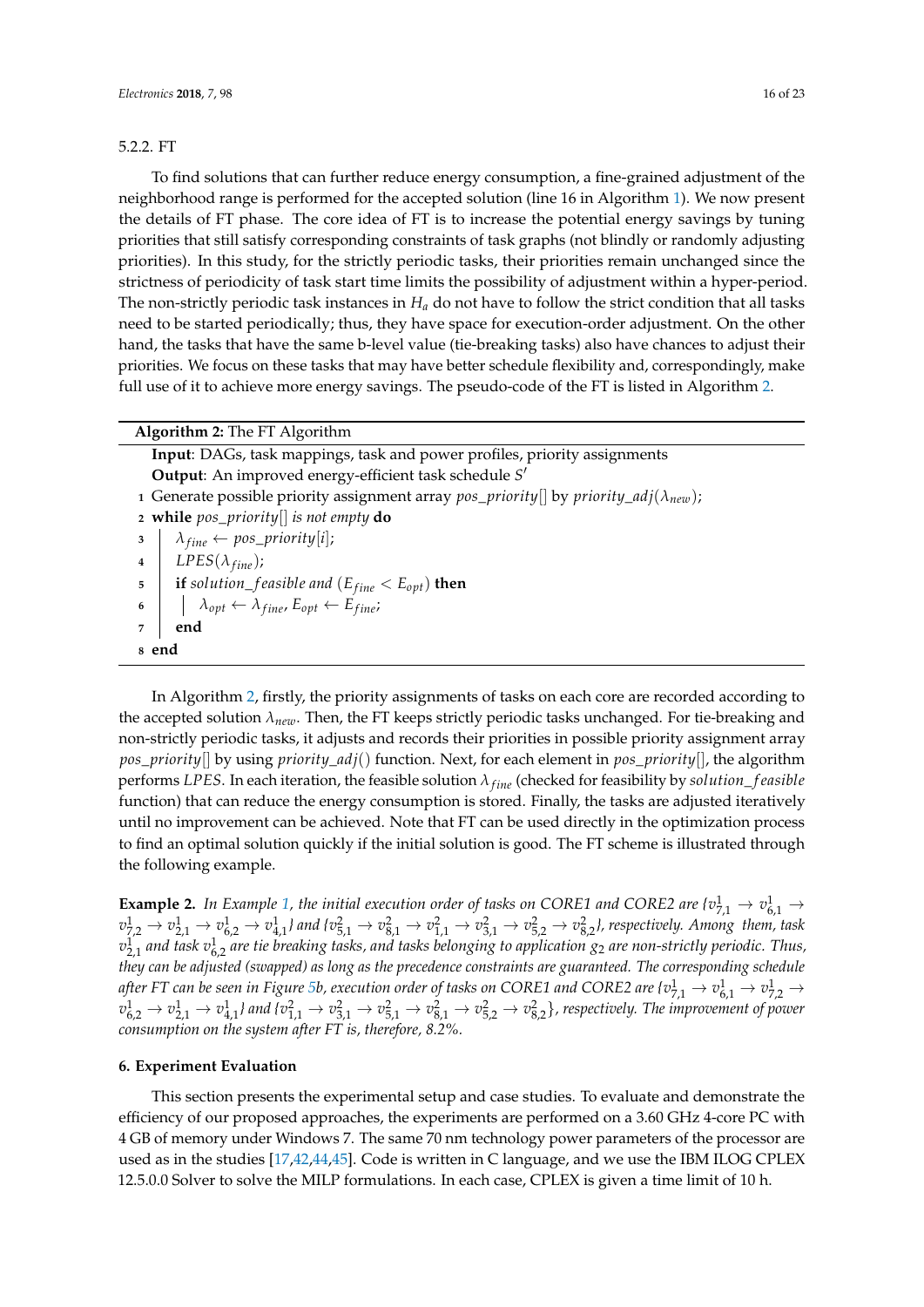## *6.1. Experiment Setup*

Our experiments include 12 applications represented by task graph TG1–TG12. TG1–TG3 are based on industrial, automotive, and consumer applications [\[47\]](#page-22-7). TG4–TG6 are three applications from 'Standard Task Graph' [\[48\]](#page-22-8), which are based on real applications, namely, a robotic control application, the FPPPP SPEC benchmark and a sparse matrix solver. In addition, we use a general randomized task-graph generator TGFF [\[49\]](#page-22-9) to create six different periodic applications (TG7–TG12) with typical industrial characteristics in our experiments. These task graphs are from the original example input file (e.g., kbasic, kseries-paralle and robtst) that come from the software package. Then, we consider nine combinations (i.e., five relatively small benchmarks, namely SG1–SG5, and four large benchmarks, namely LG1–LG4) of these task graphs from TG1–TG12. Each benchmark has 2–5 task graphs with features including different topologies (such as chain, in-tree, out-tree, and fork-join), different lengths of critical paths and numbers of dependent tasks. The period of the task graphs are distributed randomly in [10, 2000] ms. We define a parameter *α* varied from [0, 1] for the whole set of tasks in each benchmark, which reflects the ratio between the strictly and non-strictly periodic tasks. In other words, all tasks are strictly periodic if *α* is equal to 1, and non-strictly periodic if *α* is equal 0.

We consider a 4-core architecture for our experiment. The power model is based on a typical 70 nm technology processor, which has been applied in the works [\[17,](#page-21-13)[41,](#page-22-1)[42,](#page-22-2)[44,](#page-22-4)[45\]](#page-22-5). The accuracy of the processor power model has been verified by SPICE simulation. For fairness of comparison, parameters of cores power, voltage levels and energy overhead of processor mode switch are referred to [\[17\]](#page-21-13). As shown in Table [4,](#page-16-0) the processor can operate at five voltage levels within the range of 0.65 V to 0.85 V with 50 mV steps and the corresponding frequencies vary from 1.01 GHz to 2.10 GHz. The corresponding dynamic power  $P_d$  and static power  $P_s$  under different v/f level are calculated according to the energy model in Section [3.3](#page-6-1) and the technology constants (e.g.,  $C_{ef}$ ,  $k$ , and  $V_t$ ) from [\[42,](#page-22-2)[44,](#page-22-4)[45\]](#page-22-5). The time overhead of processor mode switch *tms* and voltage/frequency switch are 10 ms and 600 *µ*s, respectively, from [\[50\]](#page-22-10). For the mapping step, we use the task assignment algorithm in [\[31\]](#page-21-20) to assign each task to the MPSoC.

<span id="page-16-0"></span>

| Level        |                      |                                            | З     | 4     | 5     |
|--------------|----------------------|--------------------------------------------|-------|-------|-------|
| $V_{dd}$ (V) | 0.85                 | 0.8                                        | 0.75  | 0.7   | 0.65  |
| $f$ (GHz)    | 2.10                 | 1.81                                       | 1.53  | 1.26  | 1.01  |
| $P_d$ (mW)   | 655.5                | 489.9                                      | 370.4 | 266.7 | 184.9 |
| $P_s$ (mW)   | 462.7                | 397.6                                      | 340.3 | 290.1 | 246   |
|              | $P_{idle} = 276$ mW; | $P_{sleep} = 0.08$ mW; $E_{ms} = 0.385$ mJ |       |       |       |

**Table 4.** Core power model parameters.

#### *6.2. Experiment Results*

This section presents the evaluation of our improved MILP method in Section [5.1](#page-10-0) and heuristic algorithm in Section [5.2.](#page-12-0) The number of tasks and edges of each benchmark is shown in first column of Table [5.](#page-17-0)

| Table 5. Average power consumption under different methods. |  |  |
|-------------------------------------------------------------|--|--|
|-------------------------------------------------------------|--|--|

|                          |              |                |                | <b>Power Consumption (W)</b>  |                 |                |                |  |
|--------------------------|--------------|----------------|----------------|-------------------------------|-----------------|----------------|----------------|--|
| Benchmarks (Tasks/Edges) | <b>SMILP</b> |                | <b>IMILP</b>   |                               | <b>HLTSA-FT</b> |                |                |  |
|                          | ∀α           | $\alpha = 3/4$ | $\alpha = 1/2$ | $\alpha = 1/4$ $\alpha = 3/4$ |                 | $\alpha = 1/2$ | $\alpha = 1/4$ |  |
| SG1 (13/15)              | 2.71         | 2.49           | 2.32           | 2.15                          | 2.49            | 2.33           | 2.15           |  |
| SG2 (19/16)              | 2.96         | 2.61           | 2.39           | 2.14                          | 2.63            | 2.39           | 2.17           |  |
| SG3 (22/12)              | 2.73         | 2.57           | 2.42           | 2.21                          | 2.58            | 2.45           | 2.24           |  |
| SG4 (25/31)              | 2.98         | 2.74           | 2.55           | 2.48                          | 2.76            | 2.56           | 2.49           |  |
| SG5 (34/23)              | 4.11         | 3.78           | 3.60           | 3.49                          | 3.82            | 3.63           | 3.51           |  |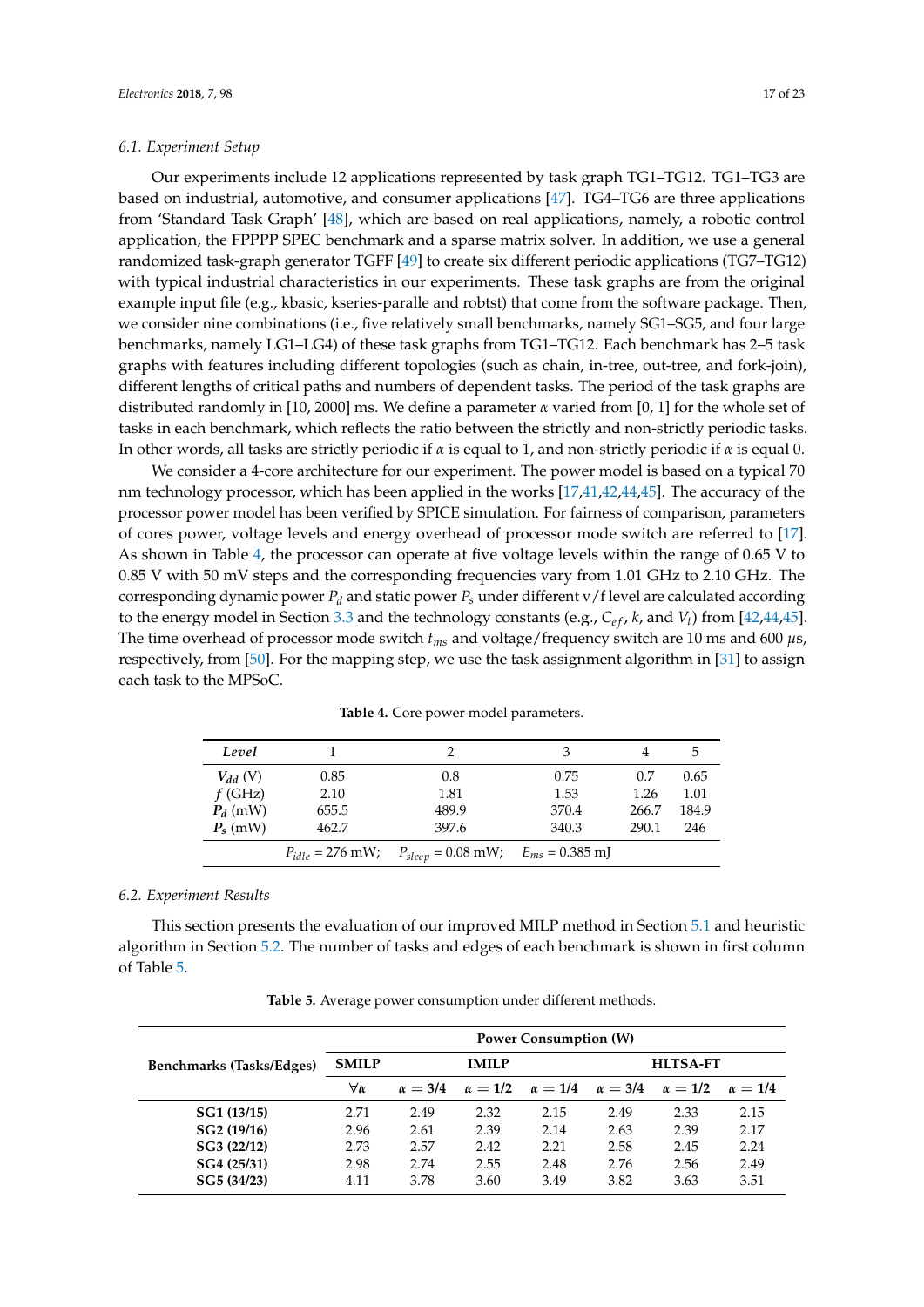<span id="page-17-0"></span>

|                          | <b>Power Consumption (W)</b> |                |                |                 |                |                |                |  |  |
|--------------------------|------------------------------|----------------|----------------|-----------------|----------------|----------------|----------------|--|--|
| Benchmarks (Tasks/Edges) | <b>SMILP</b>                 |                | <b>IMILP</b>   | <b>HLTSA-FT</b> |                |                |                |  |  |
|                          | ∀α                           | $\alpha = 3/4$ | $\alpha = 1/2$ | $\alpha = 1/4$  | $\alpha = 3/4$ | $\alpha = 1/2$ | $\alpha = 1/4$ |  |  |
|                          |                              | 8.38%          | 14.38%         | 19.86%          | $7.92\%$       | 13.88%         | 19.48%         |  |  |
| <b>Average Reduction</b> |                              |                | 14.21%         |                 | 13.76%         |                |                |  |  |
| LG1 (108/72)             | TI.                          | TI.            | TI.            | TL.             | 3.93           | 3.41           | 3.37           |  |  |
| LG2 (230/241)            | TI.                          | TI.            | TL.            | TL              | 4.89           | 4.26           | 3.79           |  |  |
| LG3 (355/329)            | TL.                          | TI.            | TI.            | TL              | 4.77           | 4.39           | 3.55           |  |  |
| LG4 (416/263)            | TI.                          | TI.            | TL             | TI.             | 4.11           | 3.70           | 3.14           |  |  |

**Table 5.** *Cont.*

## 6.2.1. Evaluation of the Improved MILP

We evaluate and compare our improved MILP method (represented by IMILP) with existing scheduling method (denoted as SMILP) in which the periodic constraint must be strictly followed in the start of all tasks [\[17\]](#page-21-13). Table [5](#page-17-0) shows average power consumptions in one hyper-period (i.e., the average value of  $E_{total\_H_a}$  divided by  $H_a$ ) under different MILP-based methods. The results are obtained in three different cases with the factor *α* varying from 1/4 to 3/4 with step size 1/4.

From Table [5,](#page-17-0) one can see that SMILP fails to increase energy savings in contrast to our IMILP. Compared with SMILP, the IMILP in case *α* = 3/4, 1/2 and 1/4 reduces power consumption for small benchmarks SG1-SG5 by, 8.38%, 14.38% and 19.86%, respectively. The average power consumption can be reduced by 14.21%. The results demonstrate that the simplistic assumption in previous SMILP methods where each task and its task instances must strictly start periodically can lead to an increase in energy consumption. On the other hand, column "SMILP" under "Power Consumption (W)" illustrates the power consumption under SMILP in any cases of *α* remain unchanged. However, the results under IMILP (from column 3–5 and 6–8) show that the smaller value of *α*, the more power consumption can be reduced. This is because our IMILP can capture the periodicity of specific tasks belonging to their applications, and deals with strictly and non-strictly periodic tasks correctly. To exploit energy-savings, the IMILP method effectively utilizes the flexibility of non-strictly periodic tasks in scheduling as the tasks do not need to start periodically.

## 6.2.2. Evaluation of the HLTSA-FT

We first compare HLTSA-FT heuristic method with MILP-based methods. The average power consumptions under different *α* are listed in the last three columns in Table [5.](#page-17-0) Compared with SMILP, the HLTSA-FT in case  $\alpha = 3/4$ ,  $1/2$  and  $1/4$  reduces power consumption for small benchmarks SG1–SG5 by 7.92%, 13.88% and 19.48%, respectively. The power consumption can be reduced on average, by 13.76%. For the five test cases, the average (minimum) deviation of the HLTSA-FT from the IMILP is only 3.2% (1.9%). The result demonstrates our HLTSA-FT heuristic can find near optimal solutions and its performance is close to that of IMILP for SG1–SG5. Although the MILP method can obtain optimal results, the computation time of the method grows exponentially with increasing size of benchmarks as shown in columns 2–4 in Table [6.](#page-18-0) The sign 'TL' in Tables [5](#page-17-0) and [6](#page-18-0) indicates that the MILP methods for LG1–LG4 cannot generate any optimal solution in limited time (10 h in our experiment). This verifies that the ILP solver fails to find the optimal solutions for models with large instances. However, our HLTSA-FT heuristic algorithm can always generate feasible solutions efficiently for the large benchmarks LG1–LG4. Thus, HLTSA-FT provides a good way for designers to search for energy-efficient scheduling when computation time is intolerable.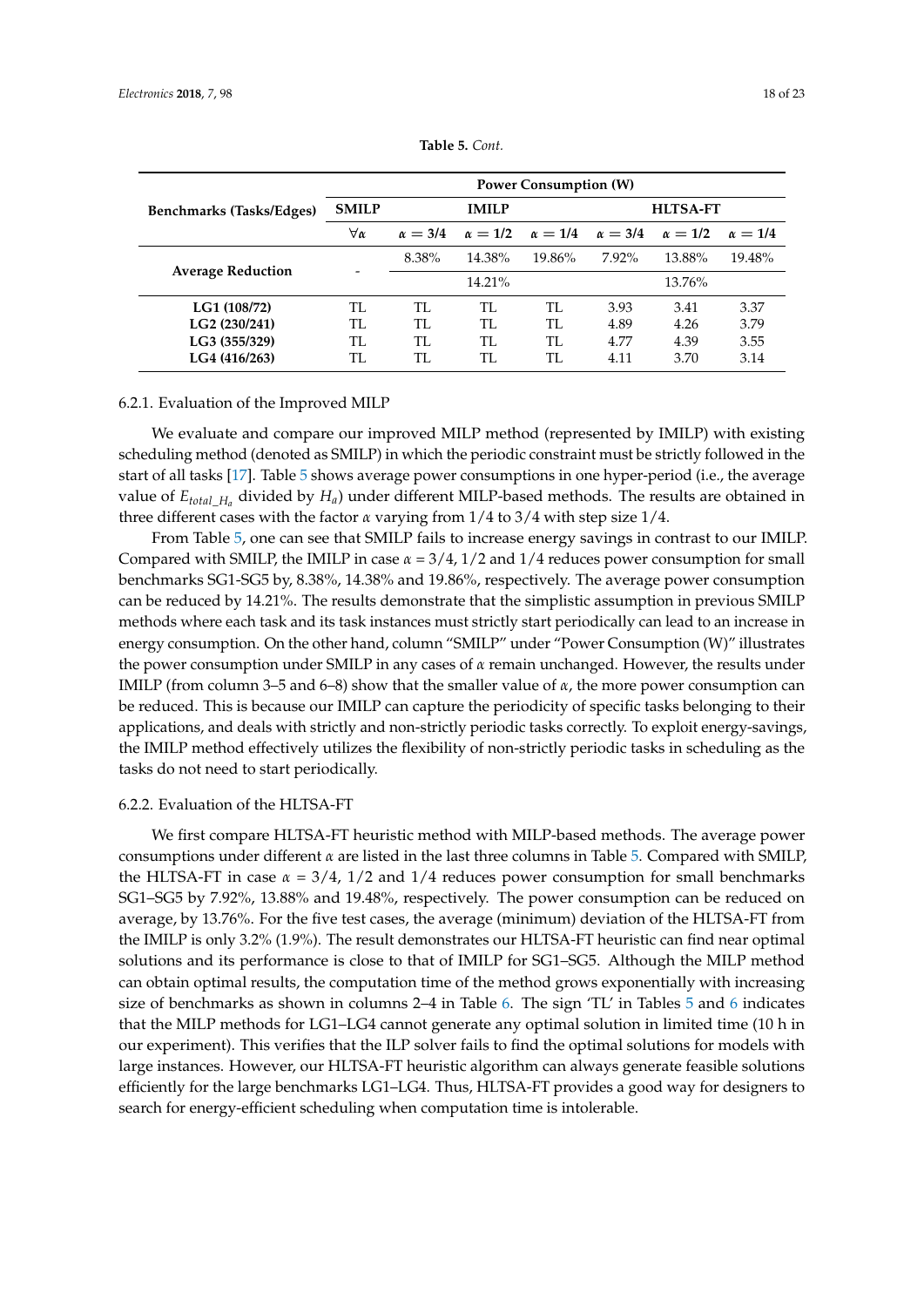<span id="page-18-0"></span>

| <b>Benchmarks</b> | <b>IMILP</b>   |                |                | <b>LSA</b>     |                |                | <b>HLTSA</b>   |                |                | <b>HLTSA-FT</b> |                |                |
|-------------------|----------------|----------------|----------------|----------------|----------------|----------------|----------------|----------------|----------------|-----------------|----------------|----------------|
|                   | $\alpha = 3/4$ | $\alpha = 1/2$ | $\alpha = 1/4$ | $\alpha = 3/4$ | $\alpha = 1/2$ | $\alpha = 1/4$ | $\alpha = 3/4$ | $\alpha = 1/2$ | $\alpha = 1/4$ | $\alpha = 3/4$  | $\alpha = 1/2$ | $\alpha = 1/4$ |
| SG <sub>1</sub>   | 8.115          | 8.856          | 12.838         | 4.634          | 4.851          | 5.193          | 0.983          | 1.137          | 1.602          | 1.204           | 1.252          | 2.37           |
| SG2               | 12.306         | 18.974         | 21.244         | 4.315          | 9.183          | 15.589         | 4.902          | 5.926          | 10.39          | 4.991           | 6.878          | 9.649          |
| SG3               | 22.928         | 32.730         | 96.795         | 20.059         | 28.308         | 31.443         | 7.998          | 10.341         | 30.464         | 8.656           | 9.908          | 32.004         |
| SG4               | 65.983         | 97.253         | 112.581        | 39.229         | 50.943         | 112.556        | 15.831         | 16.955         | 28.77          | 18.534          | 18.775         | 27.639         |
| SG5               | 624.600        | 1839.851       | 2603.3         | 178.315        | 205.233        | 255.689        | 27.041         | 27.541         | 51.837         | 27.426          | 28.53          | 55.51          |
| LG1               | TI.            | TI.            | TI.            | 846.9          | 2899.5         | 5220.98        | 504.94         | 1022.7         | 2455.3         | 632.06          | 1349.56        | 1904.56        |
| LG2               | TI.            | TI.            | TL             | 594.88         | 4534.12        | 10.120.82      | 123.18         | 2611.54        | 2956.88        | 318.8           | 3286.26        | 4294.3         |
| LG3               | TL             | TI.            | TI.            | 3695.8         | 24.170.1       | 34.201.16      | 920.36         | 2329.4         | 3645.92        | 849.62          | 2361.98        | 3283.77        |
| LG4               | TL             | <b>TL</b>      | <b>TL</b>      | 9639.8         | 23.339.78      | 35.815.02      | 2858.25        | 2903.53        | 5439.96        | 3553.46         | 4513.72        | 6601.95        |

**Table 6.** Average computation time under different methods for various *α*.

We then compare HLTSA-FT with existing heuristic algorithms [\[38–](#page-21-19)[40\]](#page-22-0). As mentioned in Section [2,](#page-2-0) the SA-based algorithms have been widely applied to achieve near-optimal solutions for low power scheduling. For fair comparison, we modify and implement the energy-efficient scheduling methods for our problem under three configurations: LSA, HLTSA, and HLTSA-FT. The LSA heuristic applies the list-based SA algorithm but does not consider tabu list and fine-tune phase. The HLTSA heuristic considers LSA integrating tabu list but no fine-tune phase. We evaluate and compare our HLTSA-FT algorithm with these heuristics in terms of two performance metrics: (1) the solution quality and (2) the computation time of searching process.

One can see that the HLTSA and HLTSA-FT outperform LSA in solution quality. The comparison of average power consumption of HLTSA-FT with those of SA-based algorithms are presented in Figures [7](#page-18-1) and [8,](#page-18-2) respectively. In Figure [7,](#page-18-1) for small benchmarks SG1–SG5, the HLTSA and HLTSA-FT reduce average power consumption by 4.41% and 13.31%, respectively, compared with LSA. In Figure [8,](#page-18-2) for large benchmarks LG1–LG4, the HLTSA and HLTSA-FT reduce average power consumption by 6.09% and 19.27%, respectively, compared with LSA. This is due to the fact that HLTSA and HLTSA-FT use short-term memory of recently visited solutions known as tabu list in SA to escape from local optima. The search can be restricted from retiring to a previously visited solution and performance of SA can be enhanced significantly with help of the tabu list.

<span id="page-18-1"></span>

<span id="page-18-2"></span>**Figure 7.** Comparison of average power consumption under different heuristics (SG1–SG5).



**Figure 8.** Comparison of average power consumption under different heuristics (LG1–LG4).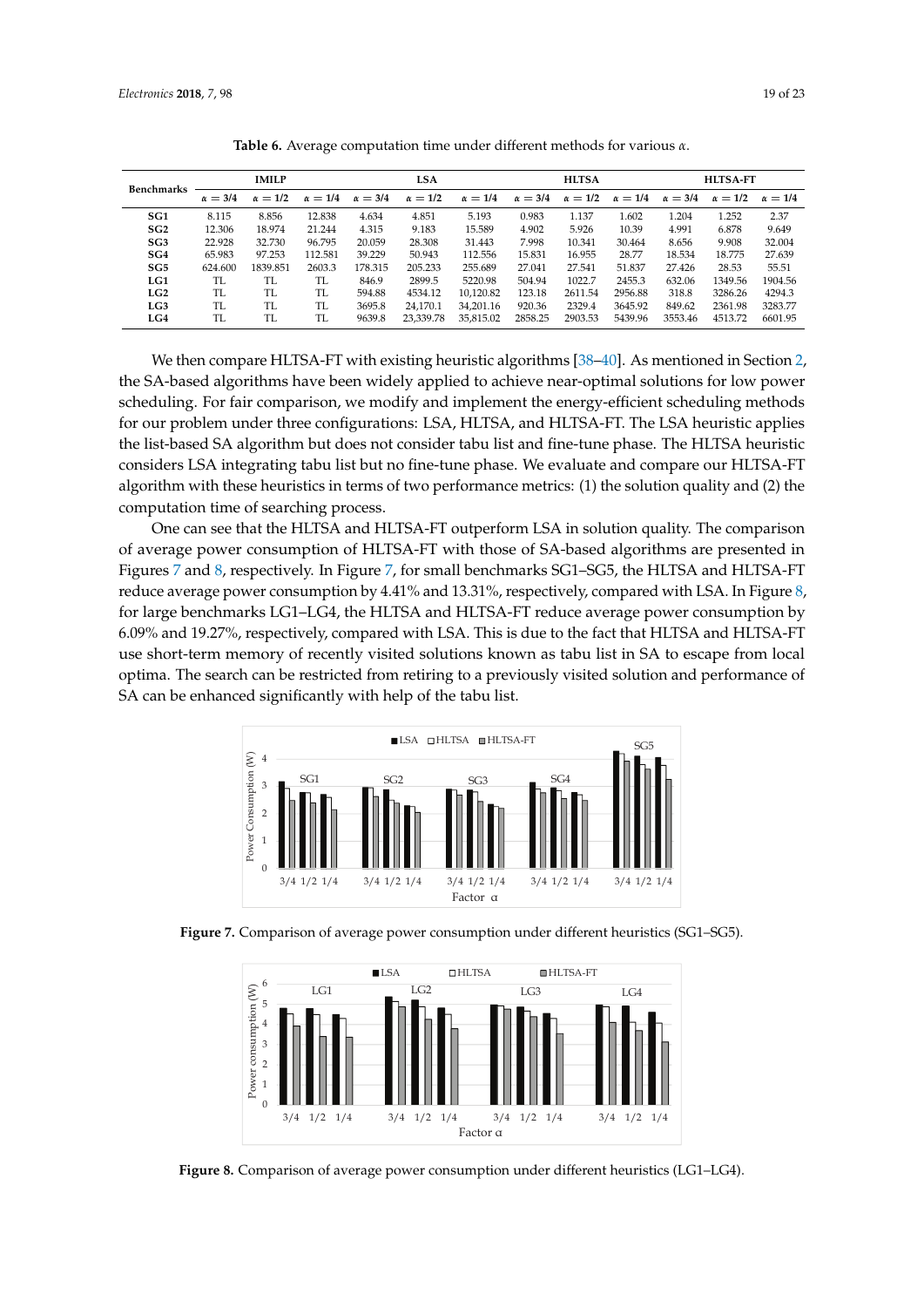Moreover, our HLTSA-FT improves the solution quality in contrast to HLTSA. In Figure [7,](#page-18-1) for small benchmarks SG1–SG5, the HLTSA-FT in case  $\alpha = 3/4$ , 1/2 and 1/4 reduces average power consumption by 8.79%, 8.91% and 10.11%, respectively, compared with HLTSA. In Figure [8,](#page-18-2) for large benchmarks LG1-LG4, the HLTSA-FT in case  $\alpha = 3/4$ ,  $1/2$  and  $1/4$  reduces average power consumption by 9.37%, 13.32% and 19.61%, respectively, compared with HLTSA. The reason lies in the fact that the performance is significantly improved by introducing the FT phase. The HLTSA without FT phase focuses on searching for better (concerning energy) solutions blindly and randomly, a lot of which are however abandoned because of violation of corresponding precedence and deadline constraints. The HLTSA-FT actively looks around for near solutions and leads the way to potential energy-efficient schedules by adjusting execution order of tasks if the precedence and deadline constraints are satisfied.

The column 5–13 in Table [6](#page-18-0) presents average computation time under different SA-based methods for various *α*. The comparison results are obtained over 10 runs when solving our problem. As can be seen from the table, an interesting observation is that the computation time increases as  $\alpha$  decreases. This is caused by the fact that, as *α* decreases, the number of constraints for specific strictly periodic tasks decreases and the search space of the problem becomes larger. This just demonstrates that our problem requires an effective heuristic algorithm to reduce complexity when the input size becomes larger.

HLTSA and HLTSA-FT outperform LSA on the convergence speed. For example, compared with LSA for different benchmarks (SG1–SG5, LG1–LG4), the HLTSA algorithm under *α* = 1/2 reduces the average computation time by 76.6%, 35.5%, 63.5%, 66.7%, 86.6%, 64.7%, 42.4%, 90.4%, and 87.6%, respectively, and the HLTSA-FT algorithm under  $\alpha = 1/2$  reduces the average computation time by 74.2%, 25.1%, 65.0%, 63.1%, 86.1%, 53.5%, 27.5%, 90.2% and 80.7%, respectively. This is because LSA does not keep track of recently visited solutions and needs more iterations to find the best solution, while HLTSA and HLTSA-FT exploit the beauty of tabu search and simulated annealing to ensure the convergence at faster rate. Furthermore, one can observe that our HLTSA-FT algorithm can improve the solution quality (in Figures [7](#page-18-1) and [8\)](#page-18-2), without increasing significantly the number of required simulations compared with the HLTSA (in Table [6\)](#page-18-0).

To summarize, the experimental results presented above show that the proposed HLTSA-FT heuristic algorithm achieves a good trade-off between solution quality and solution generation time compared with the IMILP, LSA and HLTSA methods as the problem scale becomes larger. The algorithm is a scalable heuristic method that users can adjust the configuration parameters of the algorithm according to the specific input. To achieve further performance improvement, the HLTSA-FT algorithm can obtain high-quality solutions by increasing optimization iterations or executing multiple times within an acceptable time.

# <span id="page-19-0"></span>**7. Conclusions**

This paper has investigated the problem of scheduling a set of periodic applications for energy optimization on safety/time-critical time-triggered systems. In the applications, besides strictly periodic tasks, there also exist non-strictly periodic tasks in which different invocations of a task can start aperiodically. We present a practical task model to characterize the strictness of the task's periodicity, and formulate a novel scheduling problem for energy optimization based on the model. To address the problem, we first propose an improved MILP model to obtain energy-efficient scheduling. Although the MILP method can generate optimal solutions, its solution computation time grows exponentially with the number of inputs. Therefore, we further develop an HLTSA-FT algorithm to reduce complexity and efficiently obtain a high-quality solution within a reasonable time. Extensive evaluations on both synthetic and realistic benchmarks have demonstrated the effectiveness of our improved MILP method and the HLTSA-FT algorithm, compared with the existing studies.

Some issues are taken into account in our future work. In this paper, we assume that task mappings are given as a fixed input. For a higher energy efficiency, mapping and scheduling on time-triggered multiprocessor systems need to be integrated since they are inter-dependent. Currently, we are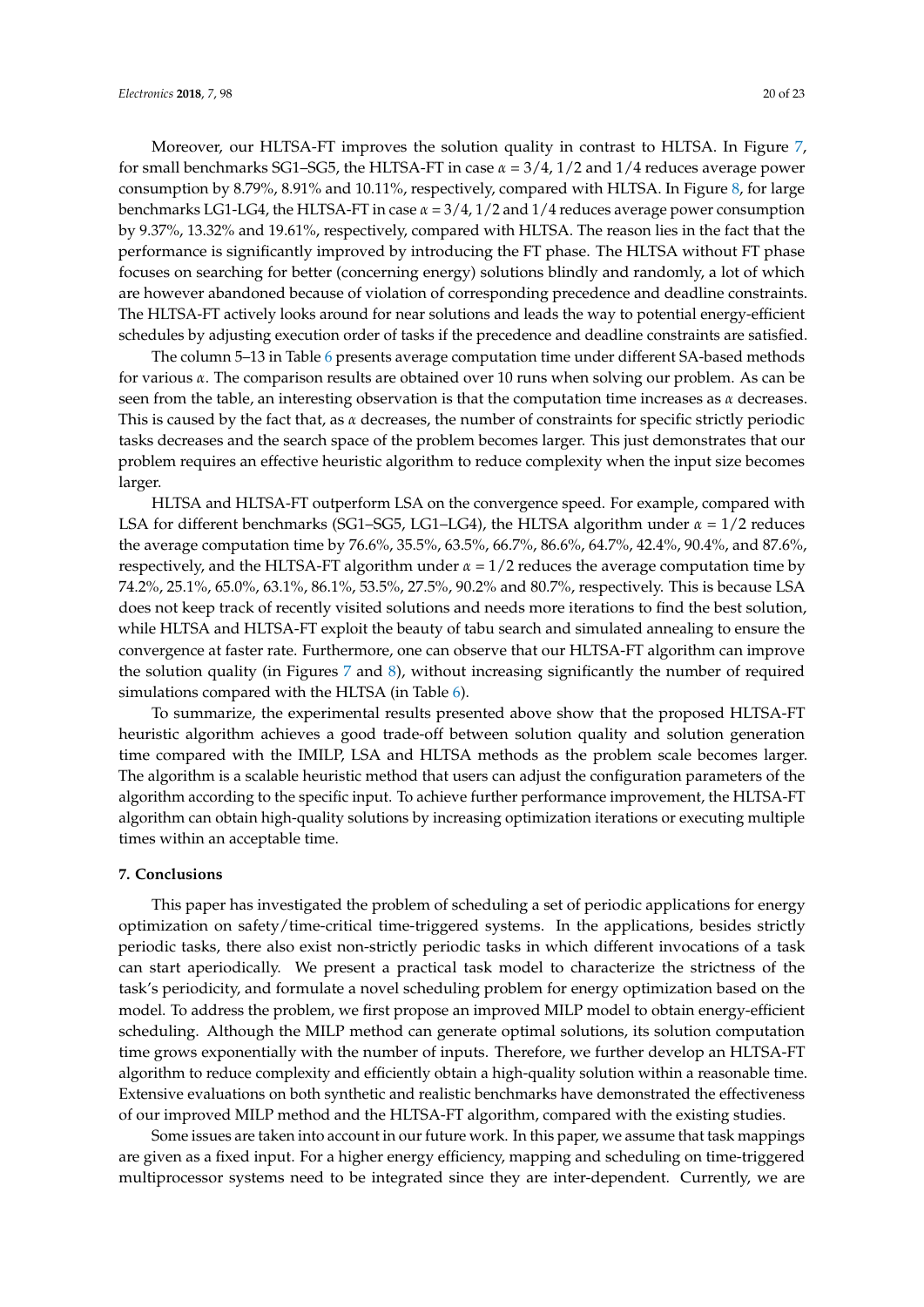working on solving this problem. Furthermore, we intend to study how to integrate our approaches with online scheduling methods on the realistic safety/time-critical multiprocessor systems to leverage system-wide energy consumption.

**Author Contributions:** X.J. conceived and developed the ideas behind the research, performed the experiments and wrote the paper under the supervision of K.H. Authors K.H., X.Z., R.Y., K.W. and D.X. provided guidance and key suggestions. K.H. and X.Y. supervised the research and finalized the paper.

**Funding:** This research was funded by National Science and Technology Major Project grant number 2017ZX01030-102-002.

**Acknowledgments:** This research was supported by the National Science and Technology Major Project under Grant 2017ZX01030-102-002.

**Conflicts of Interest:** The authors declare no conflict of interest.

# **References**

- <span id="page-20-0"></span>1. Kang, S.H.; Kang, D.; Yang, H.; Ha, S. Real-time co-scheduling of multiple dataflow graphs on multi-processor systems. In Proceedings of the 2016 Design Automation Conference, Austin, TX, USA, 5–9 June 2016; pp. 1–6.
- <span id="page-20-1"></span>2. García-Valls, M.; Cucinotta, T.; Lu, C. Challenges in real-time virtualization and predictable cloud computing. *J. Syst. Archit.* **2014**, *60*, 726–740. [\[CrossRef\]](http://dx.doi.org/10.1016/j.sysarc.2014.07.004)
- <span id="page-20-2"></span>3. Kopetz, H. The Time-Triggered Model of Computation. In Proceedings of the IEEE Real-Time Systems Symposium, Madrid, Spain, 4 December 1998; Volume 2, pp. 168–177.
- <span id="page-20-3"></span>4. Mittal, S. A Survey of Techniques for Improving Energy Efficiency in Embedded Computing Systems. *Int. J. Comput. Aided Eng. Technol.* **2014**, *6*, 440–459. [\[CrossRef\]](http://dx.doi.org/10.1504/IJCAET.2014.065419)
- <span id="page-20-4"></span>5. Zhang, Y.; Hu, X.; Chen, D.Z. Task Scheduling and Voltage Selection for Energy Minimization. In Proceedings of the Design Automation Conference, New Orleans, LA, USA, 10–14 June 2002; pp. 183–188.
- <span id="page-20-7"></span>6. Baskiyar, S.; Abdel-Kader, R. Energy aware DAG scheduling on heterogeneous systems. *Cluster Comput.* **2010**, *13*, 373–383. [\[CrossRef\]](http://dx.doi.org/10.1007/s10586-009-0119-6)
- 7. Luo, J.; Jha, N.K. Static and Dynamic Variable Voltage Scheduling Algorithms for Real-Time Heterogeneous Distributed Embedded Systems. In Proceedings of the IEEE International Conference on VLSI Design, Bangalore, India, 11 January 2002; p. 719.
- <span id="page-20-8"></span>8. Liu, Y.; Veeravalli, B.; Viswanathan, S. Novel critical-path based low-energy scheduling algorithms for heterogeneous multiprocessor real-time embedded systems. In Proceedings of the International Conference on Parallel and Distributed Systems, Hsinchu, Taiwan, 5–7 December 2007; pp. 1–8.
- <span id="page-20-9"></span>9. Kanoun, K.; Mastronarde, N.; Atienza, D.; Van der Schaar, M. Online Energy-Efficient Task-Graph Scheduling for Multicore Platforms. *IEEE Trans. Comput.-Aided Des. Integr. Circuits Syst.* **2014**, *33*, 1194–1207. [\[CrossRef\]](http://dx.doi.org/10.1109/TCAD.2014.2316094)
- <span id="page-20-13"></span>10. Kianzad, V.; Bhattacharyya, S.S.; Qu, G. CASPER: An Integrated Energy-Driven Approach for Task Graph Scheduling on Distributed Embedded Systems. In Proceedings of the IEEE International Conference on Application-Specific Systems, Architecture Processors, Samos, Greece, 23–25 July 2005; pp. 191–197.
- <span id="page-20-5"></span>11. Zhou, J.; Yan, J.; Cao, K.; Tan, Y.; Wei, T.; Chen, M.; Zhang, G.; Chen, X.; Hu, S. Thermal-Aware Correlated Two-Level Scheduling of Real-Time Tasks with Reduced Processor Energy on Heterogeneous MPSoCs. *J. Syst. Archit.* **2017**, *82*, 1–11. [\[CrossRef\]](http://dx.doi.org/10.1016/j.sysarc.2017.09.007)
- <span id="page-20-6"></span>12. Davare, A.; Zhu, Q.; Natale, M.D.; Pinello, C.; Kanajan, S.; Vincentelli, A.S. Period optimization for hard real-time distributed automotive systems. In Proceeding of the 44th annual Design Automation Conference, San Diego, CA, USA, 4–8 June 2007; pp. 278–283.
- <span id="page-20-10"></span>13. Lukasiewycz, M.; Schneider, R.; Goswami, D.; Chakraborty, S. Modular scheduling of distributed heterogeneous time-triggered automotive systems. In Proceeding of the Design Automation Conference, Sydney, NSW, Australia, 30 January–2 February 2012; pp. 665–670.
- <span id="page-20-11"></span>14. Balogh, A.; Pataricza, A.; Rácz, J. Scheduling of Embedded Time-triggered Systems. In Proceedings of the 2007 Workshop on Engineering Fault Tolerant Systems (EFTS '07), Dubrovnik, Croatia, 4 September 2007; ACM: New York, NY, USA, 2007.
- <span id="page-20-12"></span>15. Chen, J.J.; Schranzhofer, A.; Thiele, L. Energy minimization for periodic real-time tasks on heterogeneous processing units. In Proceedings of the IEEE International Symposium on Parallel & Distributed Processing, Rome, Italy, 23–29 May 2009; pp. 1–12.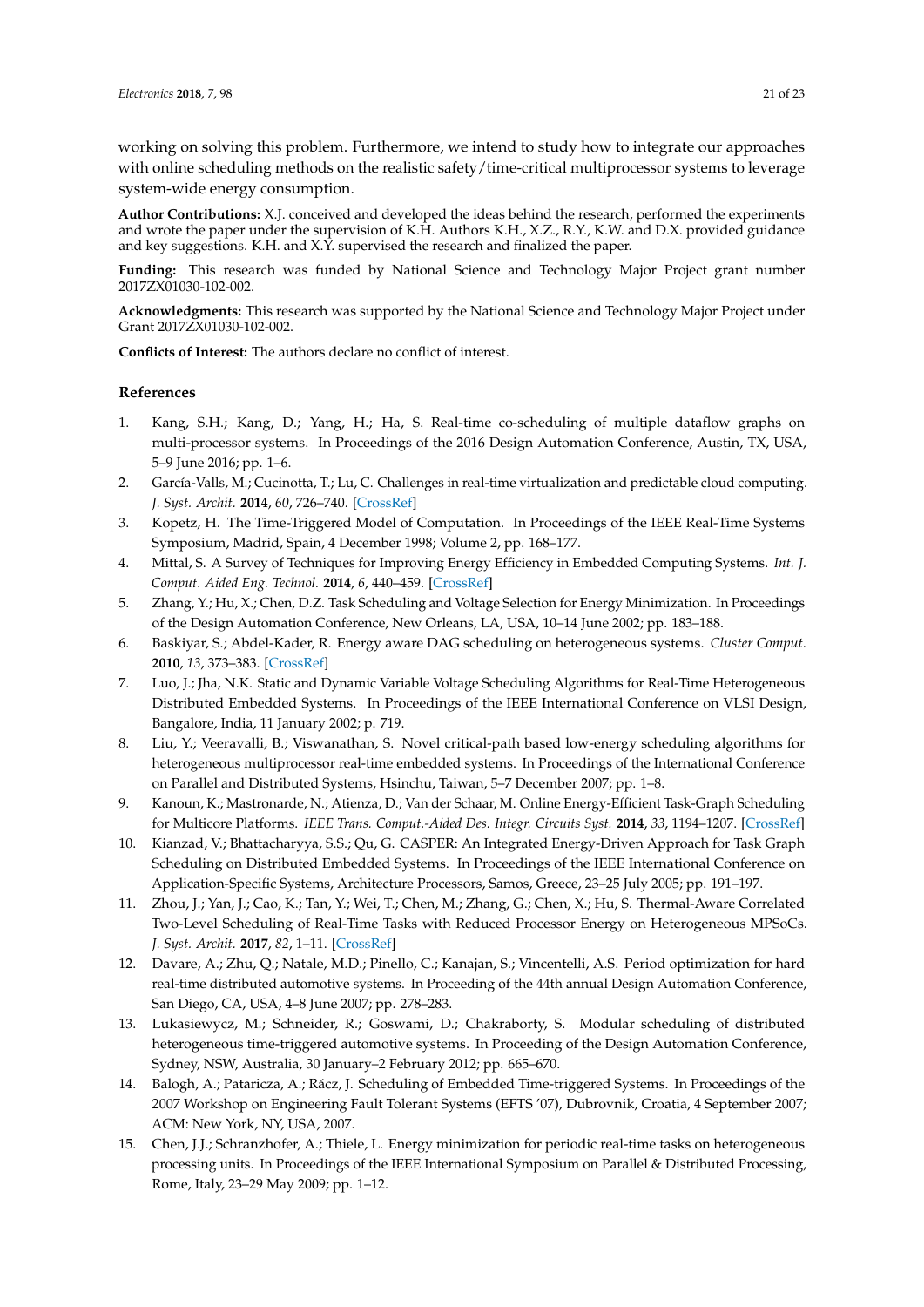- <span id="page-21-12"></span>16. Pop, P. Scheduling and voltage scaling for energy/reliability trade-offs in fault-tolerant time-triggered embedded systems. In Proceedings of the IEEE/ACM International Conference on Hardware/Software Codesign and System Synthesis, Salzburg, Austria, 30 September–3 October 2007; pp. 233–238.
- <span id="page-21-13"></span>17. Chen, G.; Huang, K.; Knoll, A. Energy optimization for real-time multiprocessor system-on-chip with optimal DVFS and DPM combination. *ACM Trans. Embed. Comput. Syst.* **2014**, *13*, 111. [\[CrossRef\]](http://dx.doi.org/10.1145/2567935)
- <span id="page-21-1"></span>18. Sagstetter, F.; Lukasiewycz, M.; Chakraborty, S. Generalized Asynchronous Time-Triggered Scheduling for FlexRay. *IEEE Trans. Comput.-Aided Des. Integr. Circuits Syst.* **2017**, *36*, 214–226. [\[CrossRef\]](http://dx.doi.org/10.1109/TCAD.2016.2570421)
- <span id="page-21-11"></span>19. Freier, M.; Chen, J.J. Time Triggered Scheduling Analysis for Real-Time Applications on Multicore Platforms. In Proceedings of the RTSS Workshop on REACTION, Rome, Italy, 2–5 December 2014; pp. 43–52.
- <span id="page-21-0"></span>20. Gendy, A.K.G. Techniques for Scheduling Time-Triggered Resource-Constrained Embedded Systems. University of Leicester, Leicester, UK, 2009.
- <span id="page-21-2"></span>21. Hu, M.; Luo, J.; Wang, Y.; Veeravalli, B. Scheduling periodic task graphs for safety-critical time-triggered avionic systems. *IEEE Trans. Aerosp. Electron. Syst.* **2015**, *51*, 2294–2304. [\[CrossRef\]](http://dx.doi.org/10.1109/TAES.2015.140063)
- <span id="page-21-3"></span>22. Freier, M.; Chen, J.J. Sporadic Task Handling in Time-Triggered Systems. In Proceedings of the International Workshop on Software and Compilers for Embedded Systems, Sankt Goar, Germany, 23–25 May 2016; pp. 135–144.
- <span id="page-21-4"></span>23. Kramer, S.; Ziegenbein, D.; Hamann, A. Real world automotive benchmark for free. In Proceedings of the International Workshop on Analysis Tools and Methodologies for Embedded and Real-Time Systems, Lund, Sweden, 7 July 2015.
- <span id="page-21-5"></span>24. García-Valls, M.; Domínguez-Poblete, J.; Touahria, I.E.; Lu, C. Integration of Data Distribution Service and distributed partitioned systems. *J. Syst. Archit.* **2017**, *83*, 23–31. [\[CrossRef\]](http://dx.doi.org/10.1016/j.sysarc.2017.11.001)
- <span id="page-21-6"></span>25. García-Valls, M.; Calva-Urrego, C. Improving service time with a multicore aware middleware. In Proceedings of the Symposium on Applied Computing, Marrakech, Morocco, 3–7 April 2017; pp. 1548–1553.
- <span id="page-21-7"></span>26. Qiu, K.; Gong, Z.; Zhou, D.; Chen, W.; Xu, Y.; Shi, X.; Liu, Y. Efficient Energy Management by Exploiting Retention State for Self-powered Nonvolatile Processors. *J. Syst. Archit.* **2018**, *87*, 22–35. [\[CrossRef\]](http://dx.doi.org/10.1016/j.sysarc.2018.03.003)
- <span id="page-21-8"></span>27. Ghadaksaz, E.; Safari, S. Storage Capacity for EDF-ASAP Algorithm in Energy-Harvesting Systems with Periodic Implicit Deadline Hard Real-Time Tasks. *J. Syst. Archit.* **2018**. [\[CrossRef\]](http://dx.doi.org/10.1016/j.sysarc.2018.03.005)
- <span id="page-21-9"></span>28. Devadas, V.; Aydin, H. On the Interplay of Voltage/Frequency Scaling and Device Power Management for Frame-Based Real-Time Embedded Applications. *IEEE Trans. Comput* **2011**, *61*, 31–44. [\[CrossRef\]](http://dx.doi.org/10.1109/TC.2010.248)
- <span id="page-21-10"></span>29. Gerards, M.E.T.; Kuper, J. Optimal DPM and DVFS for Frame-based Real-time Systems. *ACM Trans. Archit. Code Optim.* **2013**, *9*, 41. [\[CrossRef\]](http://dx.doi.org/10.1145/2400682.2400700)
- <span id="page-21-14"></span>30. Kwok, Y.K.; Ahmad, I. Static scheduling algorithms for allocating directed task graphs to multiprocessors. *ACM Comput. Surv.* **1999**, *31*, 406–471. [\[CrossRef\]](http://dx.doi.org/10.1145/344588.344618)
- <span id="page-21-20"></span>31. Schmitz, M.; Al-Hashimi, B.; Eles, P. Energy-Efficient Mapping and Scheduling for DVS Enabled Distributed Embedded Systems. In Proceedings of the Conference on Design, Automation and Test in Europe (DATE '02), Paris, France, 4–8 March 2002; pp. 514–521.
- 32. Guzek, M.; Pecero, J.E.; Dorronsoro, B.; Bouvry, P. Multi-objective evolutionary algorithms for energy-aware scheduling on distributed computing systems. *Appl. Soft Comput. J.* **2014**, *24*, 432–446. [\[CrossRef\]](http://dx.doi.org/10.1016/j.asoc.2014.07.010)
- 33. Xie, G.; Zeng, G.; Liu, L.; Li, R.; Li, K. Mixed real-time scheduling of multiple DAGs-based applications on heterogeneous multi-core processors. *Microprocess. Microsyst.* **2016**, *47*, 93–103. [\[CrossRef\]](http://dx.doi.org/10.1016/j.micpro.2016.04.007)
- <span id="page-21-15"></span>34. Xie, G.; Zeng, G.; Liu, L.; Li, R.; Li, K. High performance real-time scheduling of multiple mixed-criticality functions in heterogeneous distributed embedded systems. *J. Syst. Archit.* **2016**, *70*, 3–14. [\[CrossRef\]](http://dx.doi.org/10.1016/j.sysarc.2016.04.008)
- <span id="page-21-16"></span>35. Zhang, C.Y.; Li, P.G.; Rao, Y.Q.; Guan, Z.L. A very fast TS/SA algorithm for the job shop scheduling problem. *Comput. Oper. Res.* **2008**, *35*, 282–294. [\[CrossRef\]](http://dx.doi.org/10.1016/j.cor.2006.02.024)
- <span id="page-21-17"></span>36. Katsigiannis, Y.A.; Georgilakis, P.S.; Karapidakis, E.S. Hybrid Simulated Annealing-Tabu Search Method for Optimal Sizing of Autonomous Power Systems With Renewables. *IEEE Trans. Sustain. Energy* **2012**, *3*, 330–338. [\[CrossRef\]](http://dx.doi.org/10.1109/TSTE.2012.2184840)
- <span id="page-21-18"></span>37. Chan, F.T.; Prakash, A.; Ma, H.; Wong, C. A hybrid Tabu sample-sort simulated annealing approach for solving distributed scheduling problem. *Int. J. Prod. Res.* **2013**, *51*, 2602–2619. [\[CrossRef\]](http://dx.doi.org/10.1080/00207543.2012.737948)
- <span id="page-21-19"></span>38. He, D.; Mueller, W. A Heuristic Energy-Aware Approach for Hard Real-Time Systems on Multi-core Platforms. In Proceedings of the Euromicro Conference on Digital System Design, Izmir, Turkey, 5–8 September 2012; pp. 288–295.
- 39. Luo, J.; Jha, N.K. Power-Efficient Scheduling for Heterogeneous Distributed Real-Time Embedded Systems. *IEEE Trans. Comput.-Aided Des. Integr. Circuits Syst.* **2007**, *26*, 1161–1170. [\[CrossRef\]](http://dx.doi.org/10.1109/TCAD.2006.885736)